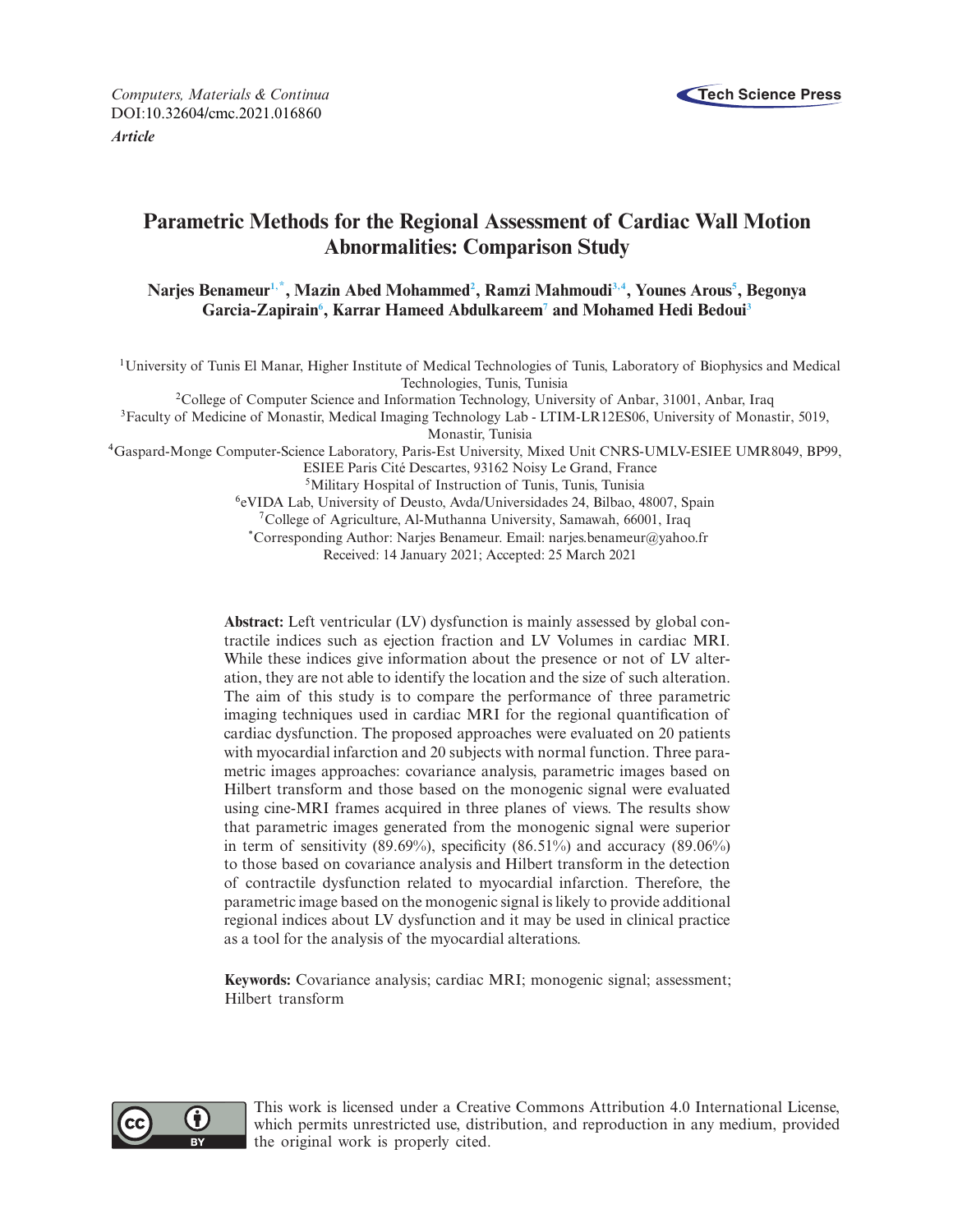#### **1 Introduction**

Cardiovascular disease is one of the primary causes of death worldwide [\[1\]](#page-16-0). These diseases can affect the coronary arteries, the myocardial muscle and other structures closely related to the heart. Nevertheless, their early detection faces several obstacles, mainly related to the diversity of the etiologies of these pathologies as well as to the complex architecture of the heart. The diagnosis of cardiovascular disease is primarily based on an evaluation of cardiac function as well as an appreciation of possible architectural modifications of the heart. These structural and functional analyze are made possible thanks to several cardiac imaging techniques that have experienced significant technological growth in recent years. Among all these examinations, Magnetic Resonance Imaging (MRI) remains the reference modality that would explore the heart of the anatomical, functional and dynamic levels. Moreover, MRI allows the study of cardiac function thanks to fast echo gradient sequences. This provides an optimal study of the heart in one apnea. The detection of cardiovascular disease is based on an accurate analysis of left ventricular (LV) dysfunction. In cardiac MRI, this evaluation is performed in three planes of views with a visual analysis of the acquired sequences. The radiologist follows in real time the movement and thickening of the myocardium and the chronology of contraction in the different myocardial walls. It then proceeds to a computation of the functional parameters using software specially designed for this study. The radiologist performs manual or semi-automatic delineation of the epicardial and endocardial contour of the myocardium, and may subsequently obtain the necessary information on ventricular function. The MRI would allow the computation of global indices like cardiac output, left ventricular ejection fraction (LVEF), LV volumes and myocardial mass [\[2](#page-16-1)[,3\]](#page-16-2). Although LVEF is considered a reliable indicator for the quantification of LV alteration, it does not reflect the state of ventricular contractility. Indeed, in some cases such as mitral insufficiency, preserved values of the LVEF may obscure a significant functional dysfunction. In addition, the global parameters are insufficient to identify the contraction abnormalities extent [\[4\]](#page-16-3). The detection of LV alterations and the quantification of their degrees allow an assessment of the pathologic severity and early identification of several diseases. The wall motion abnormalities are divided into three classes: the hypokinesia, which manifests by a decrease in contraction, the akinesia that is characterized by a total absence of contractility and the dyskinesia defined as a paradoxical movement [\[5](#page-16-4)[,6\]](#page-16-5). The lack of reliable regional indices for evaluating MRI contractility in clinical routine is, therefore, a significant limitation for the analysis of cardiac function. Therefore, the search for an effective method for the regional quantification of contraction abnormalities remains an important topic of research given its importance and its contribution to the therapeutic decision.

In the recent years, several researchers have focused on the development of new methods for the regional assessment of LV dysfunction. These methods include the automatic detection of endocardial and epicardial myocardial contours using active contour approaches and level set techniques [\[7](#page-16-6)[–9\]](#page-16-7). In addition, other optical flow approaches and new methods based on feature tracking (FT) have been developed for the estimation of cardiac motion  $[10-13]$  $[10-13]$ . Besides these methods, a very promising approach called parametric imaging has also been developed in MRI for the regional assessment of cardiac motion. This method makes it possible to extract images offering the possibility of estimating new regional functional parameters such as amplitudes and contraction times [\[14](#page-17-1)[,15](#page-17-2)]. Although the clinical interest of this parametric image approach is well demonstrated in nuclear medicine, its application in MRI clinical practice is still limited. One of the limits being the hypothesis of the signals stationarity on which is based the parametric image methods based on Fourier analysis. This hypothesis assumes that the signals generated from MRI images are periodic. However, this hypothesis cannot be respected, since the cardiac cycle could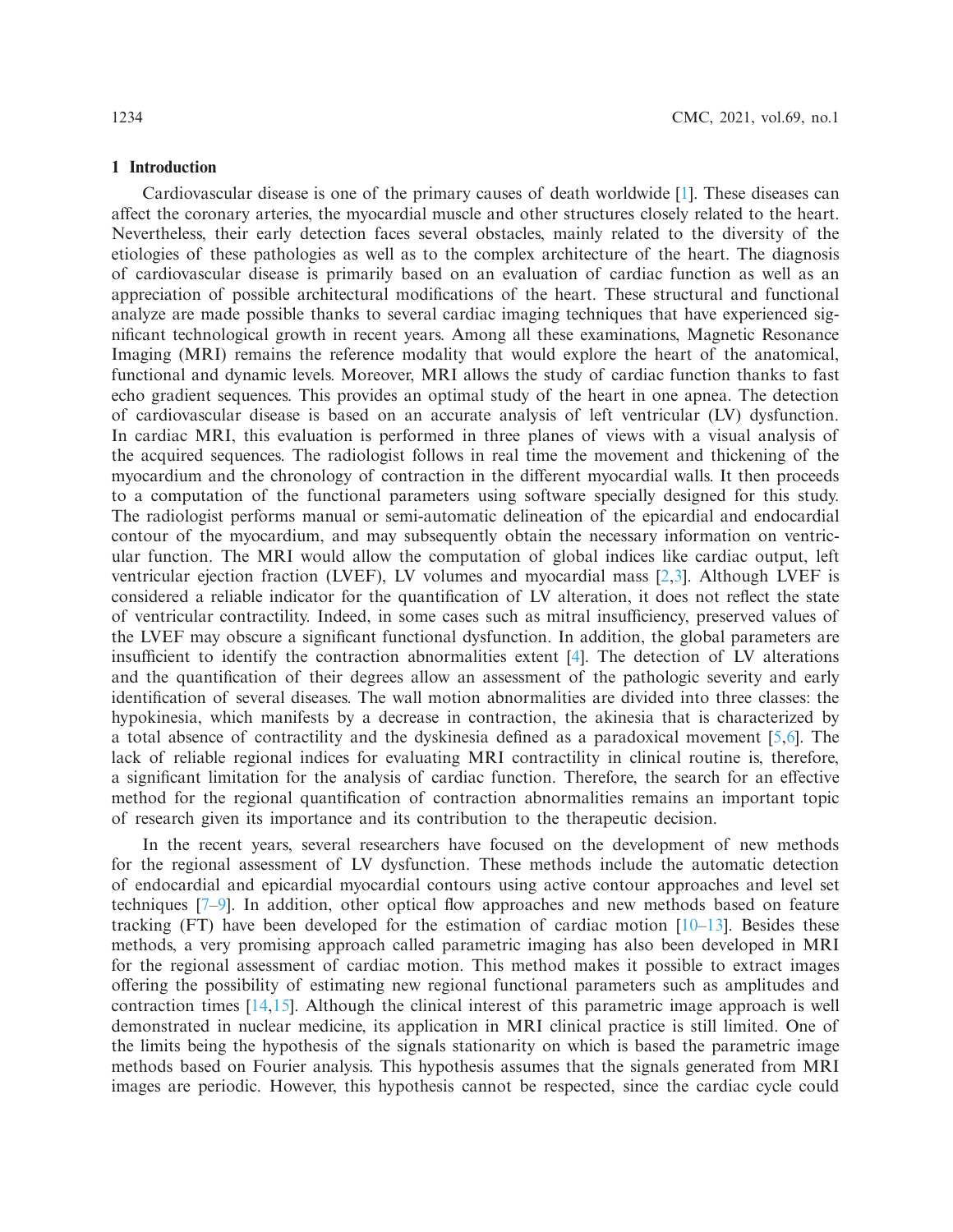be affected by several factors, such as the non-periodicity of apneas during the examination, the patient's motion and some other artifacts resulting from the acquisition of the images. All these factors contribute to the non-stationary behavior of cardiac signals [\[16](#page-17-3)]. Recently, new parametric images approaches have been developed to provide solutions and assistance in the diagnosis of cardiovascular diseases. Among these approaches, it can note those based on covariance analysis, Hilbert transform and the monogenic signal. The aim of this study is to evaluate the performance of these three approaches for the generation of parametric images using cardiac MRI images.

The main contributions of this study are:

- It compares the performance of three parametric imaging techniques developed by researchers in cardiac MRI for the regional quantification of cardiac dysfunction.
- It provides in detail the different steps leading to the computation of three parametric images for the identification of cardiac alterations. This identification is important as some patients with preserved ejection fraction could be diagnosed as healthy based on the use of global indices.
- It validates the reproducibility of detecting contractile alterations using three different approaches. Additionally, the comparison between them enable us to choose the most accurate one able to locate the extent of left ventricular dysfunction.

The paper is organized as follows: Section 2 describes the process of parametric imaging computation using three different approaches and the protocol used to compare them. The outcomes of this comparison are presented in Section 3. The obtained results are discussed in Section 4. A summary of this work is presented in Section 5.

#### **2 Materials and Methods**

### *2.1 Image Acquisition*

This study was carried out in collaboration with the radiology department of Military Hospital of Tunis (HMPIT), Tunisia. Images that used by the proposed study were acquired on a Siemens 3 Tesla MRI scanner (Siemens Medical Solution, Erlangen, Germany) using segmented cine-MRI gradient echo sequences with retrospective ECG synchronization. For each patient, cine-MRI sequences in two cavities, four cavities and short-axis views were performed. Each cine-MRI sequence consists of 25 frames representing different moments of the cardiac cycle. The following parameters were used for the sequence acquisition: Repetition time  $(TR) = 3.5$  ms; Echo time  $(TE) = 1.44$  ms; thickness = 8 mm; acquisition matrix =  $147 * 258$ .

# *2.2 Participant Cohort*

This retrospective study was performed on a cohort of 40 clinical cases (21 women and 19 men) with an age range from 20 years to 67 years. Among these clinical cases, we distinguish 20 healthy subjects, 20 subjects with myocardial infarction. All variables were presented as the mean  $\pm$  standard deviation (SD). A linear regression and Bland-Altman analysis were used to evaluate the correlation and the degree of agreement between contraction values derived from the different methods. Statistical analysis was performed using the statistical software IBM-SPSS Statistics (Windows, version 21.0). The main clinical features of the studied cases are described in [Tab. 1:](#page-3-0)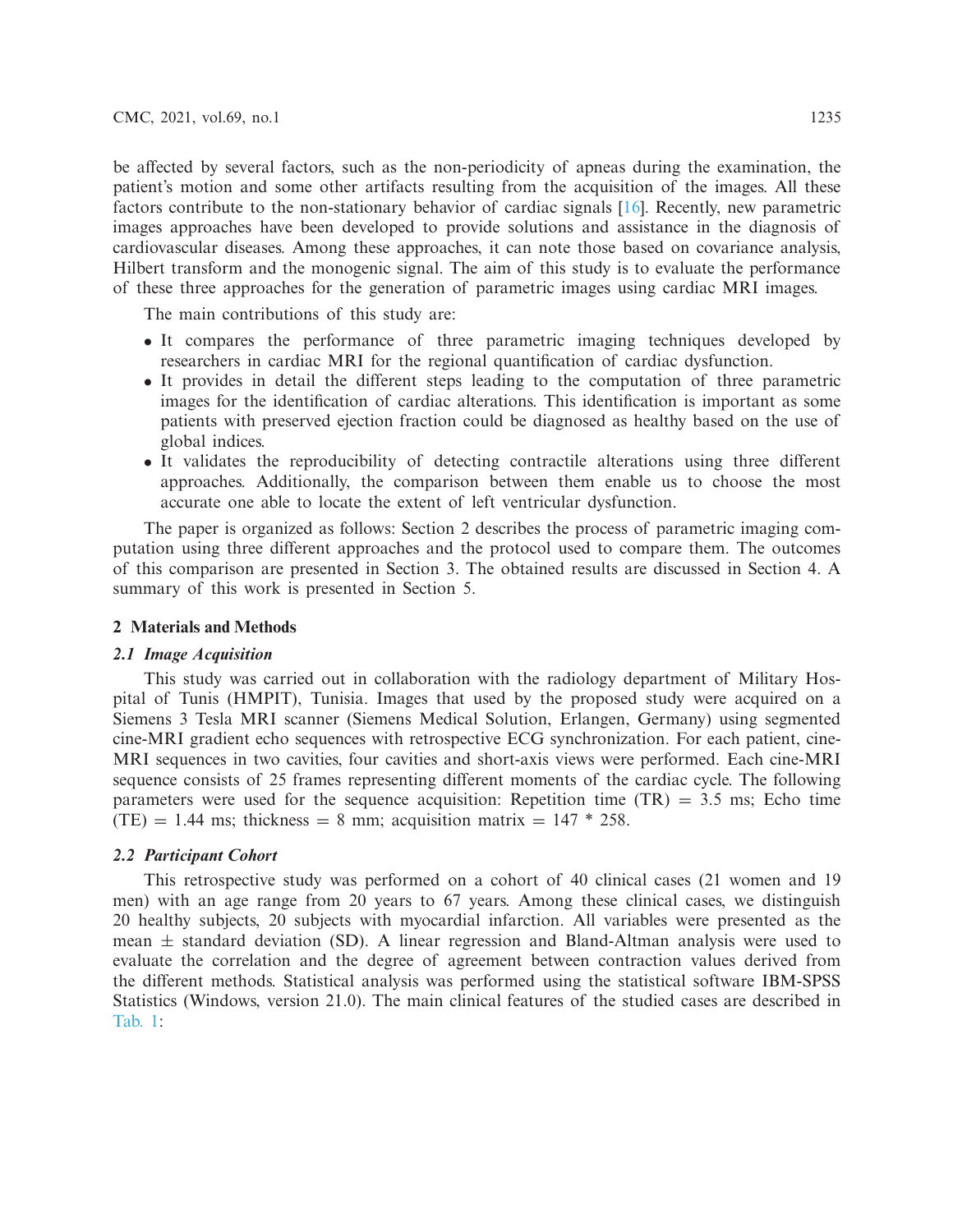<span id="page-3-0"></span>

| Subjects     | Patients $(n=20)$<br>mean $\pm$ SD | Healthy controls $(n=20)$<br>mean $\pm$ SD |
|--------------|------------------------------------|--------------------------------------------|
| Age (years)  | $53 \pm 15$                        | $42 \pm 17.2$                              |
| LVEF $(\% )$ | $40.8 \pm 15.5$                    | $63 \pm 4.5$                               |
| $ESV$ (ml)   | $133 \pm 69$                       | $40 \pm 16$                                |
| $EDV$ (ml)   | $207.1 \pm 58$                     | $141.1 \pm 64$                             |

**Table 1:** Clinical description of the studied population

## *2.3 Methods*

The majority of the parametric imaging approaches described in the literature is evaluated using small clinical populations collected by the authors during their work  $[17,18]$  $[17,18]$ . Comparing the performance of the different methods is a challenging task given the absence of a standard database that serves as a reference standard. A reliable comparison must meet particular criteria such as the homogeneity of the clinical population studied and the uniformity of the data acquisition conditions. However, compliance with these criteria remains difficult. Therefore, the validation of a comparative study that is relevant for policy makers and clinical practice poses a significant challenge in the absence of a standard database. [Fig. 1](#page-3-1) shows example of cine MRI dataset (short-axis view) used for the generation of parametric images.



<span id="page-3-1"></span>**Figure 1:** Example of cine MRI dataset (short-axis view) used for the generation of parametric images

In order to establish an accurate comparison between three parametric methods that have been developed recently for quantification of LV dysfunction, we chose to implement the three methods of parametric images computation following the same validation protocol for the different methods and keeping the same conditions. The different approaches and the steps leading to the computation of different parametric images will be described in the next section.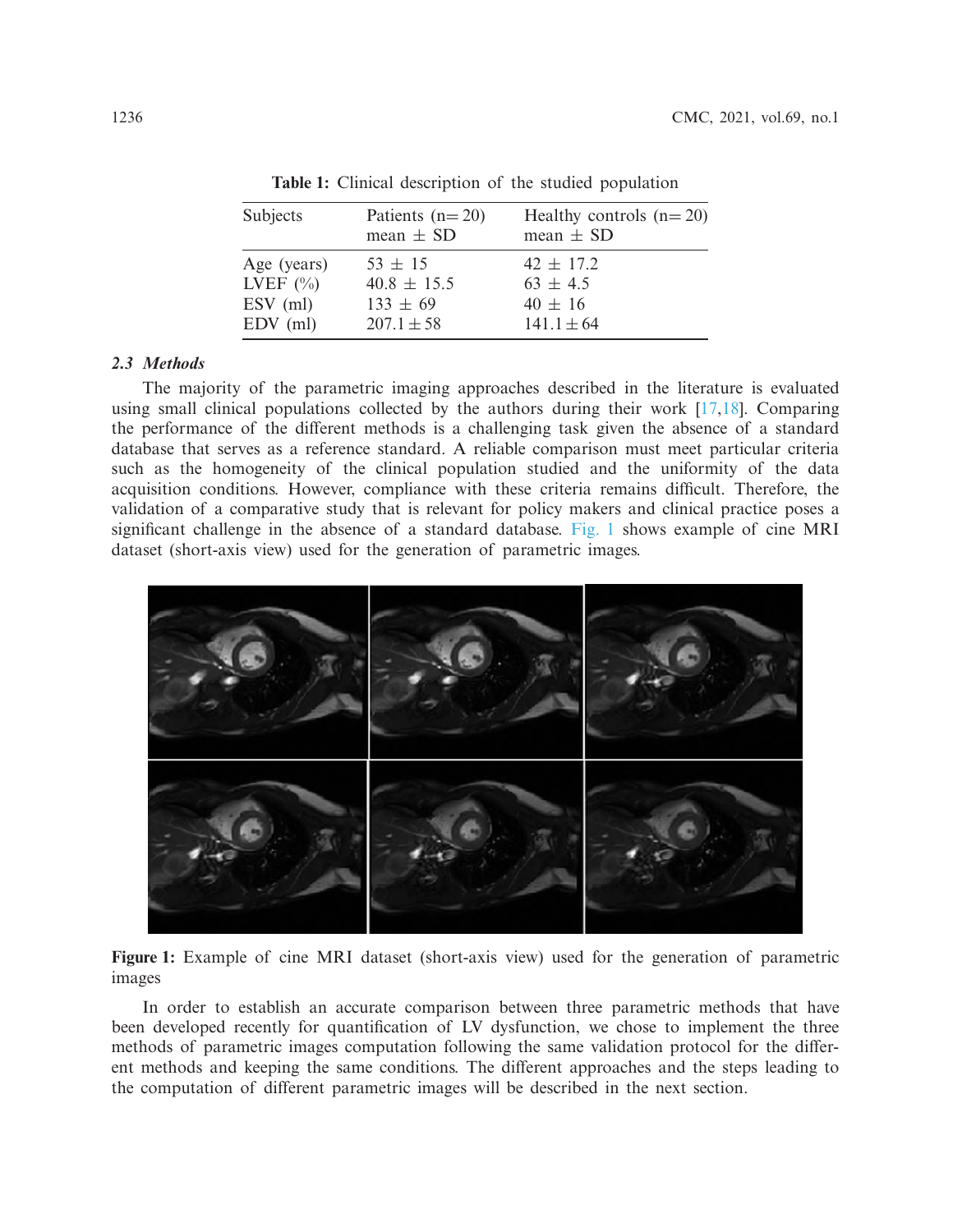

<span id="page-4-0"></span>**Figure 2:** Computation of parametric image from the analytic signal

# *2.3.1 Parametric Imaging Technique*

The parametric imaging technique is based on the measurement of signal variability within the pixel over the cardiac cycle to capture wall motion information. From these extracted signals, it is possible to compute a physical parameter such as the maximum amplitude, the phase or the contraction time calculated for each pixel in the image that reflects the wall motion of the myocardium. All the quantitative parameters were used to generate a map that contains all feature values that reflect the degree of contraction in a well-defined region of interest. The quantitative feature values were projected on a color scale ranging from black to red. If a region suffers from a contraction decrease such as hypokinesia, this will be manifested by a sudden decrease in color indicating the seat of the abnormality [\[19\]](#page-17-6).

This technique represents a potential tool in improving the regional detection of wall motion abnormalities. First, the parametric image does not requires the detection of myocardial contours for all images through the cardiac cycle, which is time consuming. Additionally, it provides the exact size of wall motion dysfunction, which manifests by a change of color intensity in the image. Therefore, parametric imaging represents an alternative approach to obtain quantitative indices about motion of underlying structures and to represent an image that summarizes the information of the whole cardiac cycle.

# *2.3.2 Parametric Imaging Method Based on Covariance Analysis*

The covariance is a mathematical function for measuring the deviation degree between sets of data that consist of two variables. In medical imaging, this technique was applied to test whether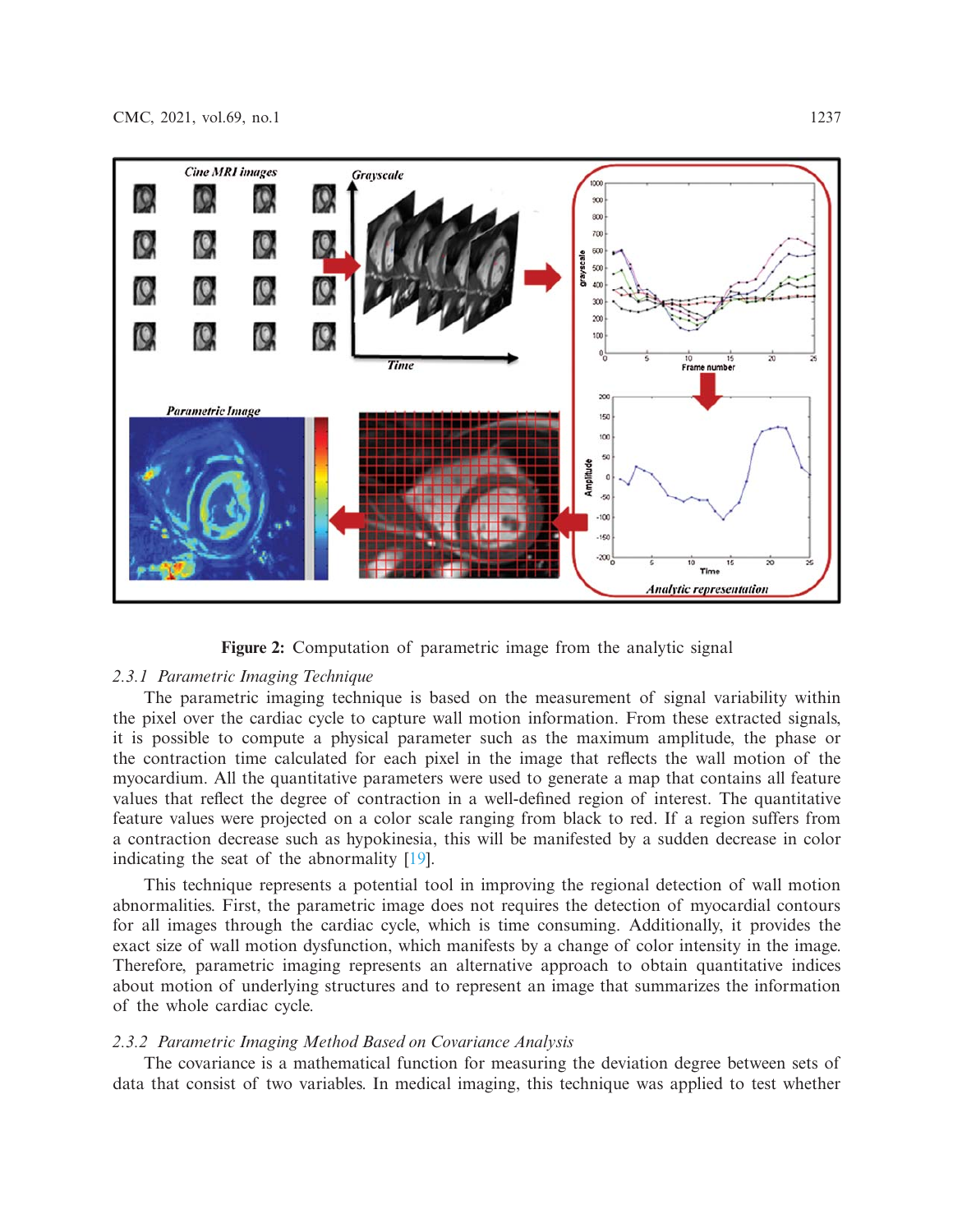two points or regions in the image move independently or follow the same direction. In cardiology, specifically in cardiac MRI, the covariance was used to measure the deviation of contractility between different myocardial segments in term of wall motion  $[20,21]$  $[20,21]$  $[20,21]$ . The computation of parametric images using the covariance function requires the identification of small region with well-known contraction behavior. This region serves as reference for the other points. In this section, it will give an overview of the steps leading to the computation of a parametric image using the statistical tool covariance function. By computing the covariance value for each pixel, it is possible to analyze the contraction degree for each point located in the myocardium. The covariance function for a defined pixel is calculated as follows [\[20\]](#page-17-7):

$$
Cov(x, y) = \frac{1}{T} * \sum_{t=1}^{T} (I(x, y) - \mu_A(x, y)) * (R(t) - \mu_A)
$$
\n(1)

With  $I(x, y)$  is the gray level of pixel  $(x, y)$ , T is number of images in the cine MRI sequence. In our case, it represents the cardiac cycle and  $\mu_A(x, y)$  is the means of the (x, y) pixel gray level in the image series defined by:

$$
\mu_A(x, y) = \frac{1}{T} * \sum_{t=1}^{T} A(x, y)
$$
\n(2)

 $R(t)$  is the mean of all pixel gray level within the reference area and  $\mu_A$  is the mean value of the references series.  $R(t)$  and  $\mu_A$  are defined as follow:

$$
R(t) = \frac{1}{N} * \sum_{(x,y) \in ROI} A(x,y)
$$
\n
$$
(3)
$$

where N is the reference area size.

$$
\mu_A = \frac{1}{T} * \sum_{t=1}^{T} R
$$
\n(4)

The covariance value  $cov(x, y)$  is computed for all image pixels to produce a mapping image. Each pixel intensity in the generated image represents the contraction deviation degree in comparison to the reference area. The use of the covariance function for the generation of parametric image can quantify the contraction change between the different sectors of the heart. Additionally, the sign of the covariance value gives an information about the direction of two areas in the image. If the value is superior to zero, the two regions move together in the same direction. In case of negative value, the both areas are characterized by an opposite contraction and a paradox movement.

#### *2.3.3 Parametric Imaging Method Based on Hilbert Transform*

The analytic signal is a complex signal computed from the real signal in conjunction with its Hilbert transform [\[22\]](#page-17-9). It conserves the same energy as the real signal by canceling the negative frequencies and doubling the amplitude of the positive frequencies. The analytical signal noted  $s_A(t)$  is computed as follows [\[23\]](#page-17-10):

$$
s_A(t) = s(t) + j \quad [s_H(t)] \tag{5}
$$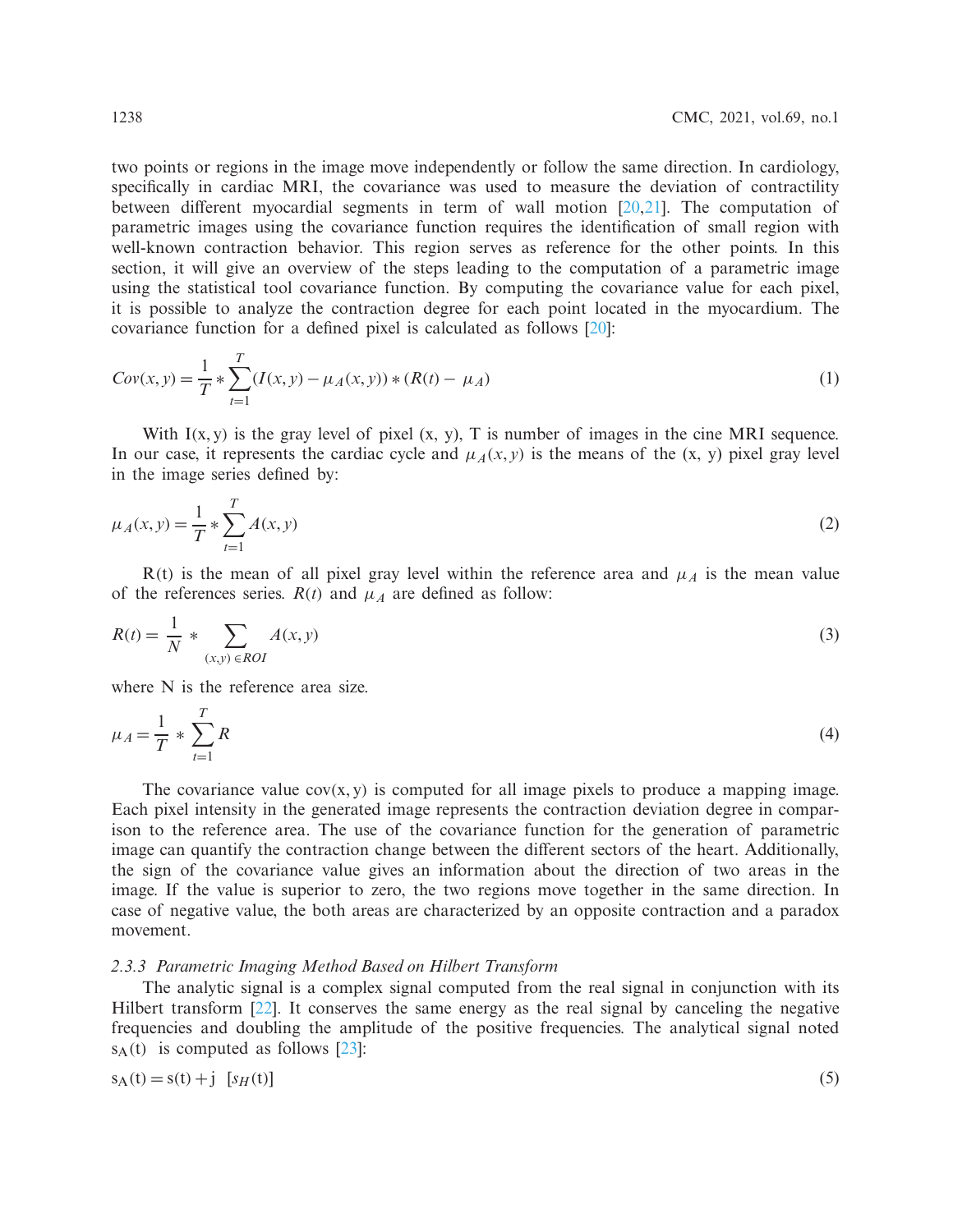where s(t) is the real signal and  $s_H(t)$  is the Hilbert transform of s(t). In the time domain, the Hilbert transform is defined as:

$$
s_H(t) = \frac{1}{\pi t} * s(t) \tag{6}
$$

The Hilbert transform is a phase shift of  $-\Pi/2$  of the original signal. This analytical representation of the signal allows the simple modeling of the stationary and non-stationary signals. Moreover, some important characteristics of an image could be obtained from the expression of this complex signal, such as the phase and the amplitude, which represent respectively the envelope and the shape of the signal. The instantaneous frequency could also be generated by deriving the phase feature [\[24](#page-17-11)].

For parametric amplitude image computation, it have followed the variation of the pixel intensities through the MRI sequence. A temporal curve was defined for each pixel, reflecting the variation of the LV volume. To compute the analytical signals, this study used the mathematical tool "the Hilbert transform". This tool makes it possible to add to the real signal an imaginary component. The set of two real and imaginary components forms the complex representation 1D called an analytic representation. From each analytic signal, the maximum value was defined and the instantaneous amplitude feature of the analytical signal was computed using this equation  $[25]$ :

$$
A_{I}(t) = |s_{A}(t)| = \sqrt{s(t)^{2} + s_{H}(t)^{2}}
$$
\n(7)

This feature has been computed for each pixel within the myocardium. Color-coding was used to represent all amplitude values as a parametric map (see [Fig. 2\)](#page-4-0). It projected all amplitude values on a color scale from black to white. Each color reveals the level of contractility in a specific segment [\[26](#page-17-13)].

# *2.3.4 Parametric Imaging Method from the Monogenic Signal*

The analytical signal has been commonly employed in the field of "image processing" specially, for the extraction of the instantaneous features like amplitude and frequency. By using the mathematical tool Riesz transform as an alternative of the Hilbert transform, it is possible to extend the concept of analytic signal to 2D. This 2D generalization is known as the monogenic signal [\[27\]](#page-17-14). The monogenic signal tool allows the computation of local features from the image such as the local amplitude that represents the energy, image structural information that usually defined by local phase, and the orientation that informs about the dominant direction in an image [\[28\]](#page-17-15). The monogenic signal is defined as [\[29\]](#page-17-16):

$$
S_M = w + i * f_1 + j * f_2 \tag{8}
$$

where w is the real component generated from the convolution of the real signal  $I(x)$  by an even bandpass filter H:

$$
w = I * H \tag{9}
$$

 $f_1$  and  $f_2$  are the two imaginary components of the monogenic signal  $S_M$ . These two components are computed as follow:

$$
f_1 = w * h_1 \tag{10}
$$

$$
f_2 = w * h_2 \tag{11}
$$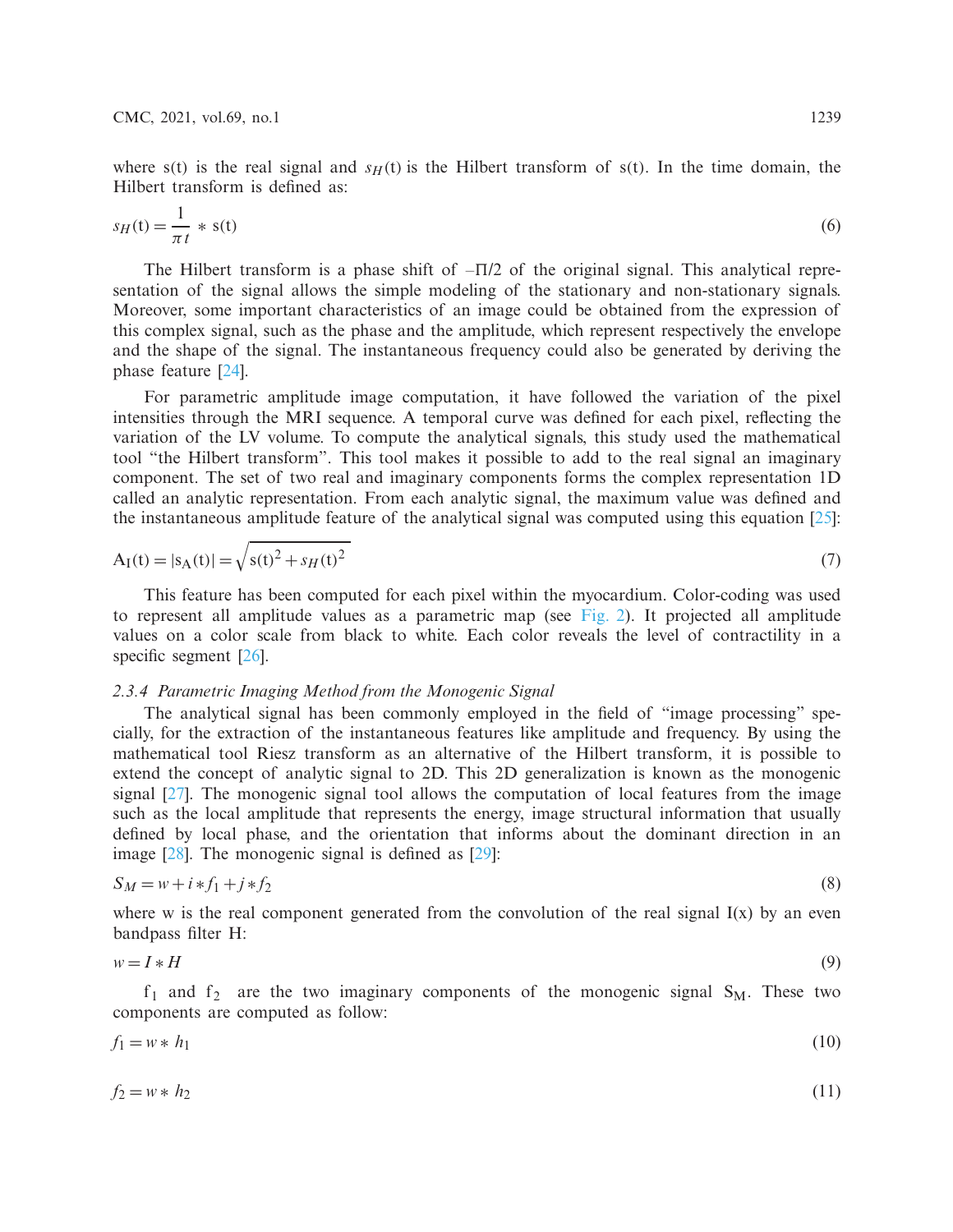With  $h_1$  and  $h_2$ : are two odd quadrature filters.

In this study, a spherical bandpass filter "log-Gabor" was used to compute the real component of the monogenic signal [\[30](#page-18-0)]. Each pixel from the MRI image was convolved by the log-Gabor filter. Then, we computed the two odd filter responses to compute the monogenic signal. Finally, the amplitude value was generated using the following expression:

$$
A = \sqrt{(w^2 + f_1^2 + f_2^2)}
$$
\n(12)

The process was repeated for all pixel intensity in the MRI image to generate a cartography of amplitudes. The parametric image generated from the monogenic signal gives an information about the contraction level in each region of the myocardium that represents the source of cardiac wall. In this image, a normal left ventricular function is characterized by a homogeneous color, whereas a contractile dysfunction is defined by a variation of color in the myocardial segments. The simplicity of this approach enables its use in the clinical routine of MRI and other imaging methods without any need to draw complex assumptions. [Fig. 3](#page-8-0) shows steps for amplitude image computation based on three parametric imaging methods.

# *2.3.5 Validation Protocol*

To validate our comparative study, we used the following protocol: for each patient, three parametric amplitude images were computed using three different approaches: covariance analysis, parametric images using Hilbert transform and those based on the monogenic signal. In this study, two experienced cardiologists using the 16 segments model recommended by American Heart Association/American college of cardiology (AHA/ACC) analyzed contraction abnormalities [\[31\]](#page-18-1). Following the 16 segments model, the myocardium is divided to six segments for respectively basal and Medio-basal slices and 4 segment for the basal slice. The 17 segments was not analyzed in CMRI short-axis view. Additionally, FT-strain analysis was performed offline for the same patients using dedicated software (cvi42, Circle Cardiovascular Imaging, Calgary, Canada). For each patient, segmental radial strain maps were computed according to the 16-segments model and the results of this analysis was used for the classification of different segments (see [Fig. 4\)](#page-9-0). The identification of myocardial dysfunction was based on three criteria: the motion of each myocardial segment, the myocardial thickness variation and the FT-strain results. According to the cardiologists 'interpretation, each myocardial segment were classified as normal or with dysfunction. All the 640 segments (40 cine MRI sequences \* 16 segments) were scored independently by the two cardiologists and the final interpretation results between them were served as a gold standard for the comparative study.

After three weeks, two other experienced readers reviewed the same segments to establish a comparison between the three parametric methods and to evaluate the agreement level between each one and the ground truth. The outcomes of this analysis were used to compute sensitivity, specificity, accuracy, positive predictive value and negative predictive value.

Additionally, the average of contraction values generated from the monogenic signal for each myocardial sector were compared to that obtained from the other two approaches. The linear regression and the Bland-Altman analysis were computed. For further validation, the execution time for different algorithms were also compared.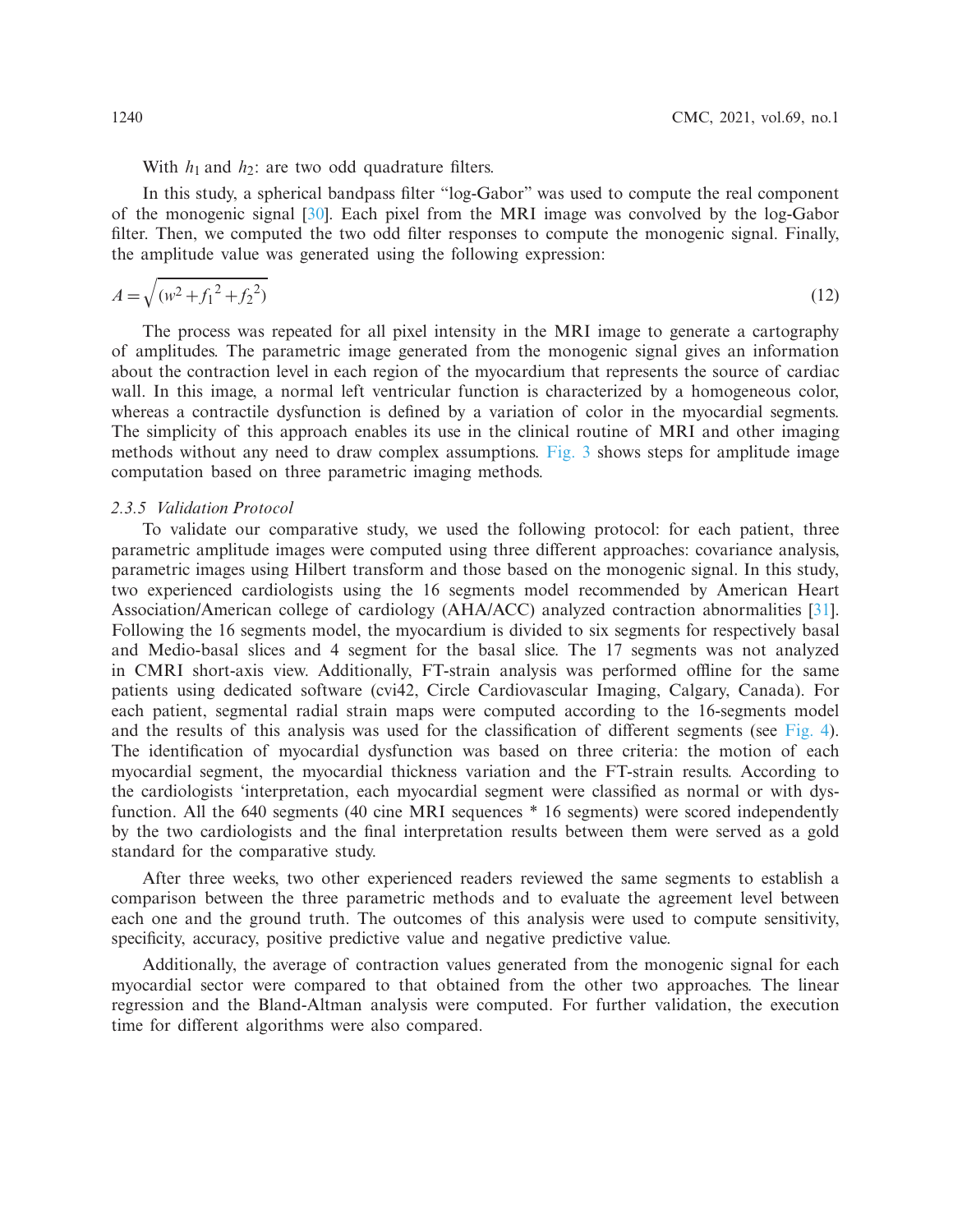

<span id="page-8-0"></span>**Figure 3:** A workflow describing the process of amplitude image generation using three parametric imaging approaches

### **3 Results**

All of 640 myocardial segments that use in this study have classified as normal function and dysfunction. Due to the gold standard interpretation, 514 segments suffered from contractile dysfunction (80.31%) while 126 segments had normal function (19.68%). The results of the comparison between the three methods of parametric images computation reveal that the monogenic signal-based approach is more efficient in terms of accuracy (89.06%), sensitivity (89.69%) and specificity (86.51%). The parametric images based on the Hilbert transform is superior in terms of sensitivity (83.07%) and accuracy (82.50%) to the covariance analysis method while this later has a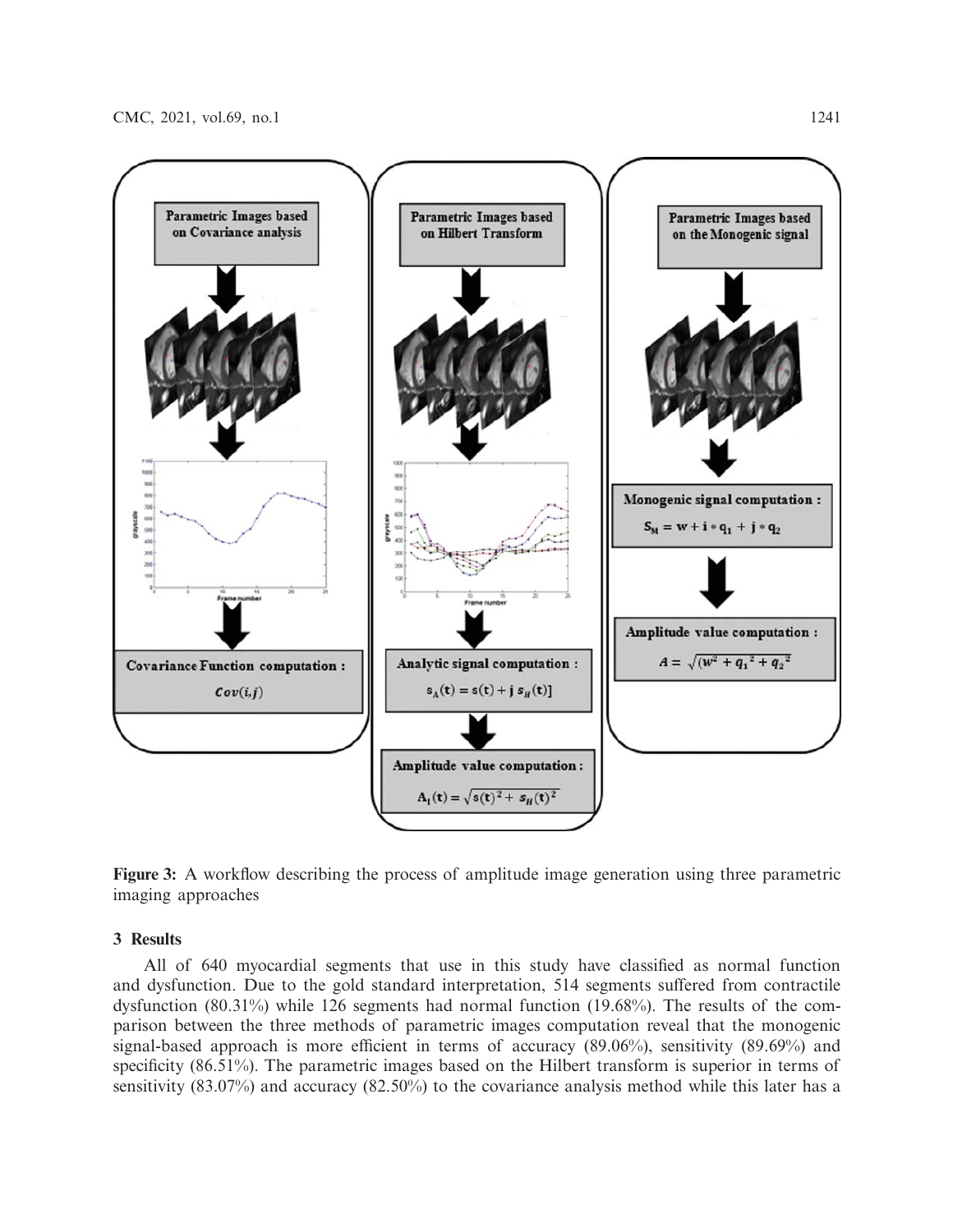higher specificity (84.92%) than that based on the Hilbert transform (80.16%). [Tab. 2](#page-10-0) summarizes the results of the comparison between the parametric amplitude images based on the covariance analysis, Hilbert transforms and the monogenic signal:



<span id="page-9-0"></span>**Figure 4:** Example of radial strain map and time-strain curve derived from feature tracking software (Circle cvi42) for a patient with normal wall motion

For further evaluation, we opted to evaluate the execution time for different algorithms using 1.73 GHz i7–740QM Processor. According to [Tab. 3,](#page-10-1) the execution time is acceptable for the three approaches. However, it is far lower in the case of parametric images using the monogenic signal. According to the result, the monogenic signal algorithm could generate a parametric image with CPU time 6 s in its best while the Hilbert transform and the covariance approaches require respectively 32 and 17 s to generate the same image.

As an additional quantitative assessment, the average of contraction values generated from the monogenic signal for each myocardial sector were compared to that obtained from the other two approaches. The linear regression analysis shows a strong correlation between the contraction values obtained by monogenic signal approach and the Hilbert transform with a coefficient of correlation  $r = 0.91$  (for  $p < 0.01$ ). Furthermore, the Bland-Altman analysis shows a mean difference  $= -2.3$  between contraction values derived from the two methods (see [Fig. 5b\)](#page-11-0).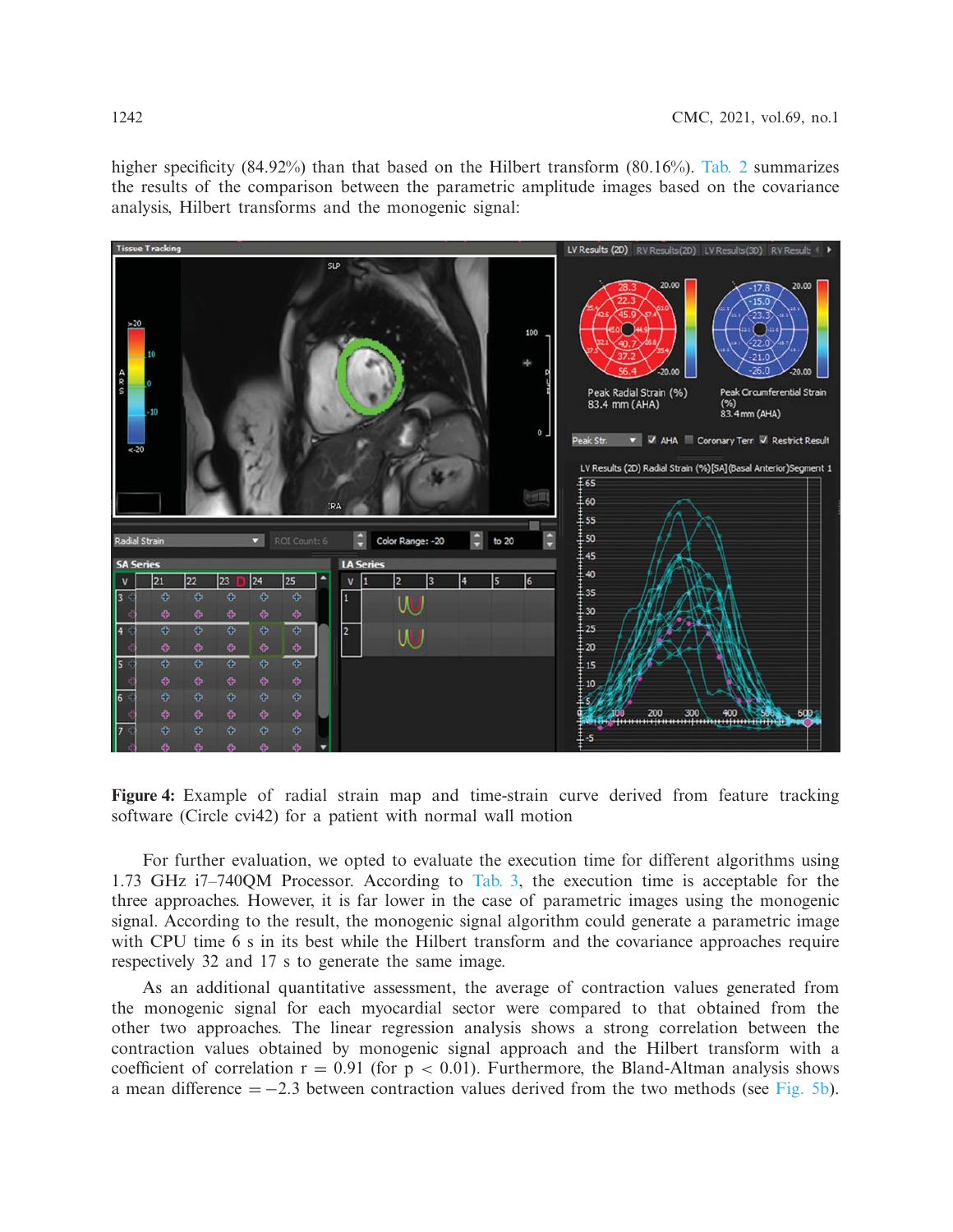The results reveal that there was no significant difference in contraction measurements obtained by both methods. However, the difference in contraction values was more pronounced between the monogenic approach and the covariance analysis (mean difference  $= -10.8$ ). Additionally, the correlation coefficient was little lower  $(r = 0.85)$  in comparison to that obtained between the monogenic and Hilbert transform approaches.

|                                                                    | Specificity<br>$(\%)$ | Sensitivity<br>$(\%)$ | Accuracy<br>$\binom{0}{0}$ | Positive<br>predictive value<br>(PPV) | Negative<br>predictive value<br>(NPV) |
|--------------------------------------------------------------------|-----------------------|-----------------------|----------------------------|---------------------------------------|---------------------------------------|
| Parametric<br><i>images using</i><br>covariance<br>analysis $[16]$ | 84.92                 | 63.62                 | 67.81                      | 94.11                                 | 36.81                                 |
| Parametric<br><i>images using</i><br>Hilbert<br>Transform [22]     | 80.16                 | 83.07                 | 82.50                      | 94.47                                 | 53.72                                 |
| Parametric<br>images using the<br>monogenic<br>signal [24]         | 86.51                 | 89.69                 | 89.06                      | 96.44                                 | 67.28                                 |

<span id="page-10-0"></span>**Table 2:** Results of the comparison between the parametric amplitude images based on the covariance analysis, Hilbert transform and the monogenic signal

<span id="page-10-1"></span>**Table 3:** Comparison between the three approaches of parametric images in term of execution time

| Algorithms                                   | Time (s) |
|----------------------------------------------|----------|
| Parametric images using covariance analysis  | 17       |
| Parametric images using Hilbert Transform    | 32       |
| Parametric images using the monogenic signal | 60       |

[Fig. 6](#page-12-0) shows an example of two frames of cine-MRI sequences with their corresponding parametric images computed respectively. The computation is done based on the monogenic signal, the Hilbert transform (top panel), and the covariance analysis (bottom panel) methods for a patient with myocardial infarction located in the inferior as well as inferolateral walls. Based on the Hilbert transform analysis, the parametric amplitude image shows a momentous variation of color intensity and different pattern, which was reflecting the presence of contractile dysfunction. Similarly, a decrease in the amplitude value have been revealed in the two parametric images. These two images were examined based on the monogenic signal and covariance analysis of the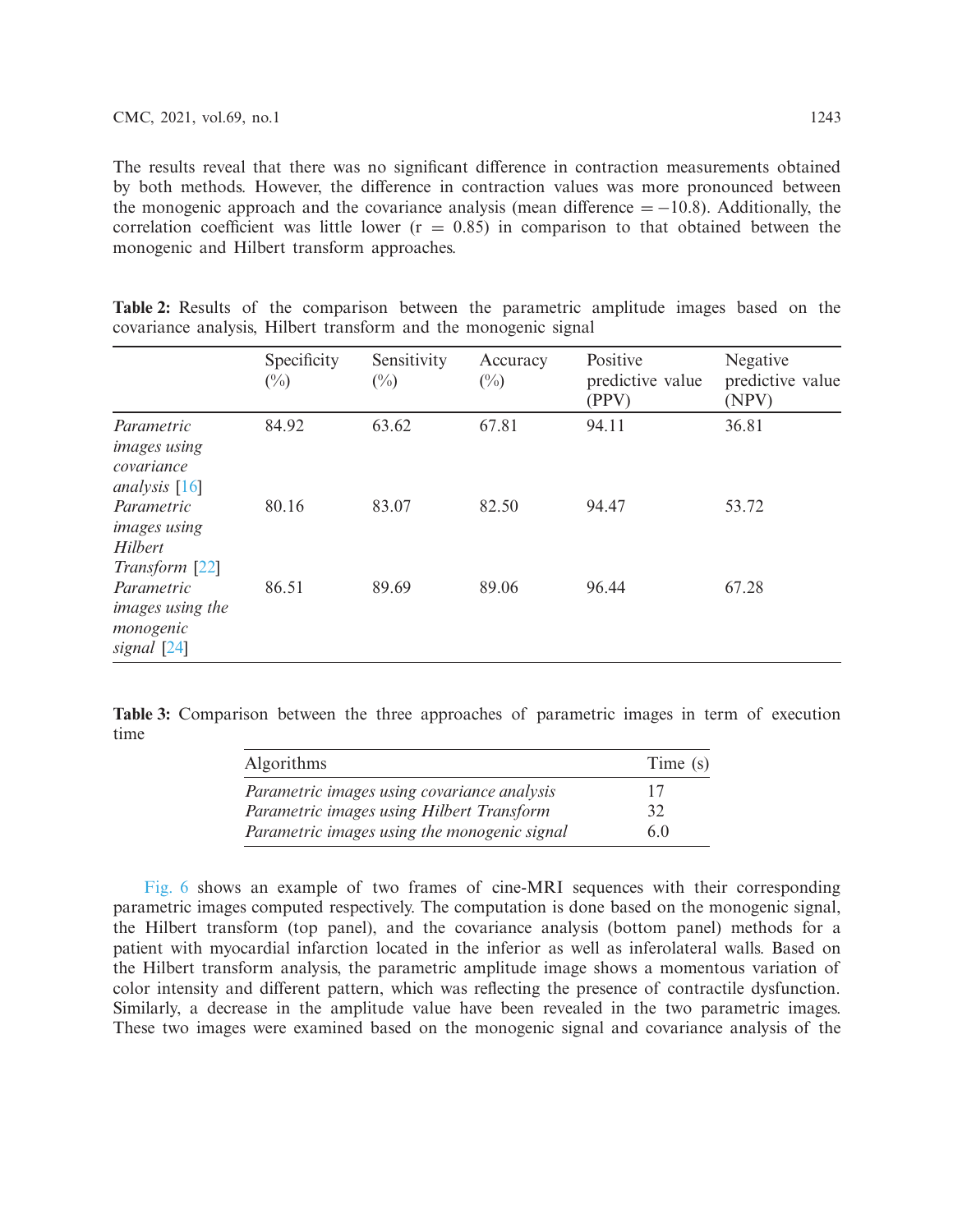same patient. The decrease ratio is observed clearly in the images by a decreased intensity in the same sectors compared to the other myocardial areas. The qualitative and the quantitative analysis confirms that the location of wall motion abnormalities is the same for the three parametric amplitude images. Additionally, the regional heterogeneity of contraction amplitude was easily identified using parametric image with the monogenic signal where a significant change of color distribution was depicted in the segments with reduced contraction. The covariance analysis was less helpful for the identification of segments with myocardial dysfunction where [Fig. 6i](#page-12-0) shows a little change of myocardial thickness while the color is kept the same.



<span id="page-11-0"></span>**Figure 5:** Bland-Altman (BA) diagrams showing the mean difference (solid line) between contraction values derived from (a) monogenic signal and covariance analysis and between (b) monogenic signal and Hilbert transform (dashed lines represent the upper and lower limits of agreement)

A visual inspection of [Fig. 7](#page-13-0) shows a homogeneous distribution of contraction 'amplitude along the myocardium. The three approaches reveal similar results of contraction amplitude, which approve the normal aspect of the myocardium. This observation was confirmed by the circumferential map obtained from strain analysis (Fig.  $7c$ ) where there is a uniform color distribution in the different myocardial segments. The blue color that characterizes the entire myocardium in the circumferential map reveals normal strain values.

Additionally, we compared the findings of our study to the results of other recent methods developed for regional assessment of cardiac wall motion. The results of this comparison are summarized in [Tab. 4:](#page-13-1)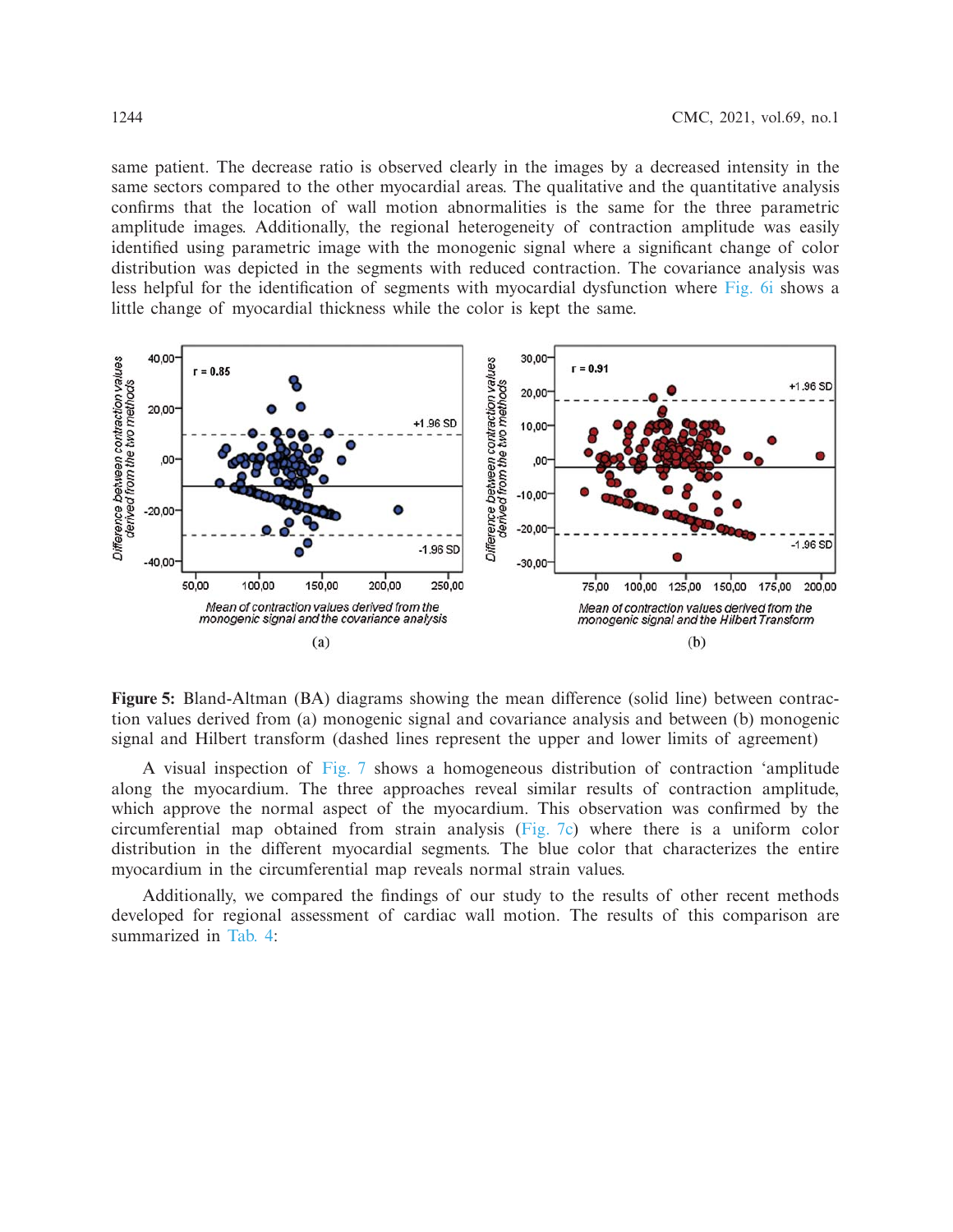

<span id="page-12-0"></span>**Figure 6:** Cine MRI images at the two instants: end-diastole (a, d, g) and end systole (b, e, h) with the corresponding parametric images computed from the Hilbert transform (c), the monogenic signal (f), and the covariance analysis (i) for a subject with myocardial infarction. A significant change of color distribution and myocardial thickness were depicted in the same segments (the inferior and inferolateral segments) of parametric images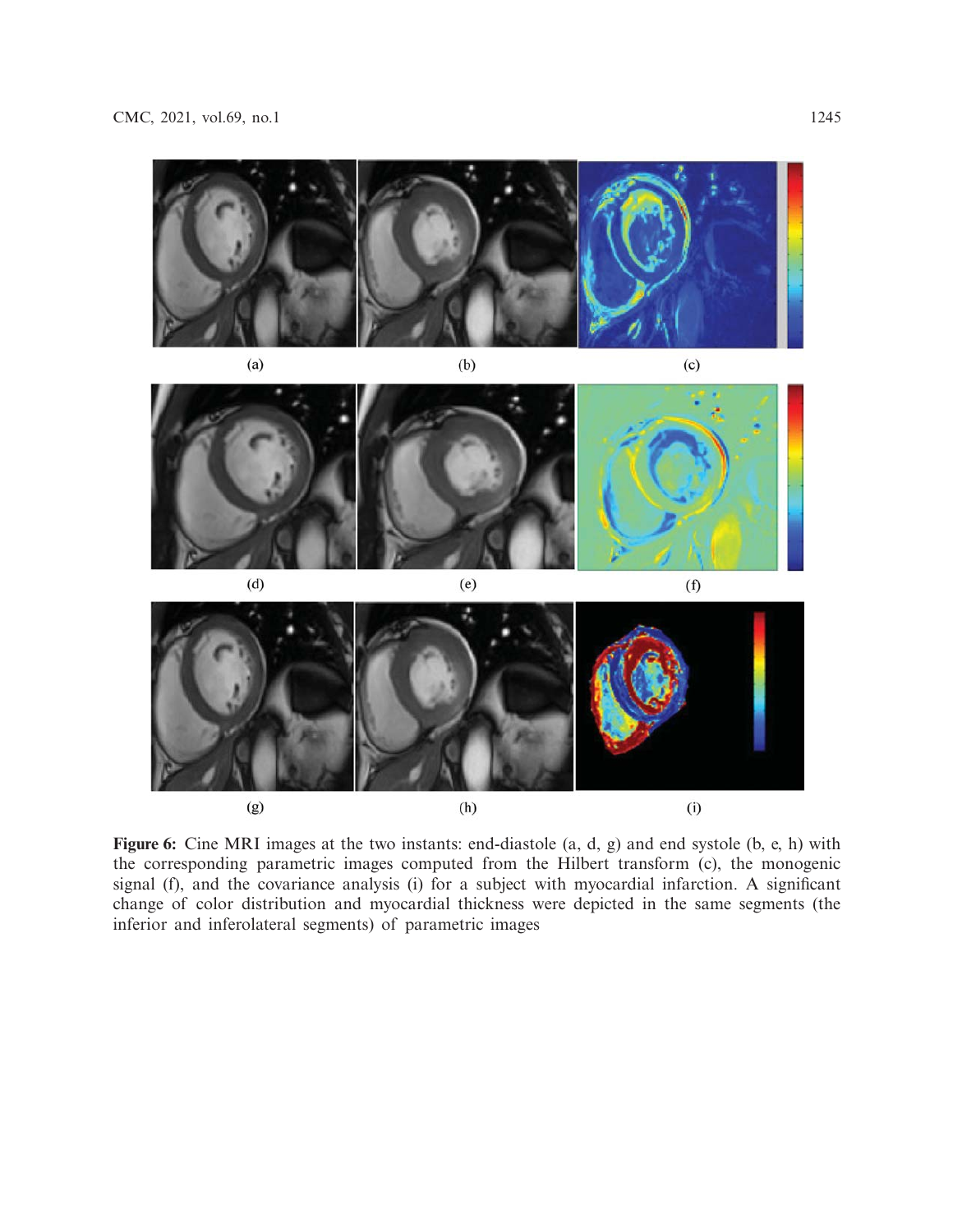

**Figure 7:** Cine MRI images at the two instants: end-diastole (a) and end systole (b) with the corresponding circumferential strain map (c) and parametric images computed from the monogenic signal (d), the Hilbert transform (e), and the covariance analysis (f) for a healthy subject

<span id="page-13-1"></span>

|                                                          |  |  |  |  | <b>Table 4:</b> Overview of some comparative studies between different methods developed in literature |  |
|----------------------------------------------------------|--|--|--|--|--------------------------------------------------------------------------------------------------------|--|
| for regional assessment of cardiac wall motion using MRI |  |  |  |  |                                                                                                        |  |

| Comparative<br>study            | Approach                                                            | <b>Type of</b><br>Data | Number of<br>Patients (N) | <b>Clinical</b><br>application                | <b>Performances</b>                                                                                                                                                      |
|---------------------------------|---------------------------------------------------------------------|------------------------|---------------------------|-----------------------------------------------|--------------------------------------------------------------------------------------------------------------------------------------------------------------------------|
| Korosoglou et al.,<br>2009 [32] | SENC Approach <i>vs.</i><br>tagging <i>vs.</i> standard<br>cine MRI | <b>MR</b>              | $N=65$                    | Wall motion analysis                          | Accuracy: $92\%$ vs. $91\%$<br>$\nu s. 87\%$<br>Specificity $94\%$ vs. $96\%$<br>$vs. 95\%$<br>Sensitivity: 89% vs. 81%<br>$\nu s. 70\%$                                 |
| Harrild et al<br>2012 [33]      | Strain analysis<br>techniques <i>vs.</i><br>Tagging                 | <b>MR</b>              | $N = 24$                  | Assessment of<br>ventricular<br>dysfunction   | Mean difference of peak<br>of strain between the<br>two methods = $1 \pm 9\%$<br>Mean difference of time<br>to peak strain between<br>the two methods $= 1 \pm$<br>58 ms |
| Amzulescu et al.,<br>2017 [34]  | $2D$ strain $vs.$<br>2D tagging                                     | <b>MR</b>              | $N = 126$                 | Evaluation of<br>regional cardiac<br>function | Intraclass correlation<br>coefficient (ICC) for<br>longitudinal strain $=$<br>0.55<br>ICC for circumferential<br>strain $= 0.61$                                         |

<span id="page-13-0"></span>(Continued)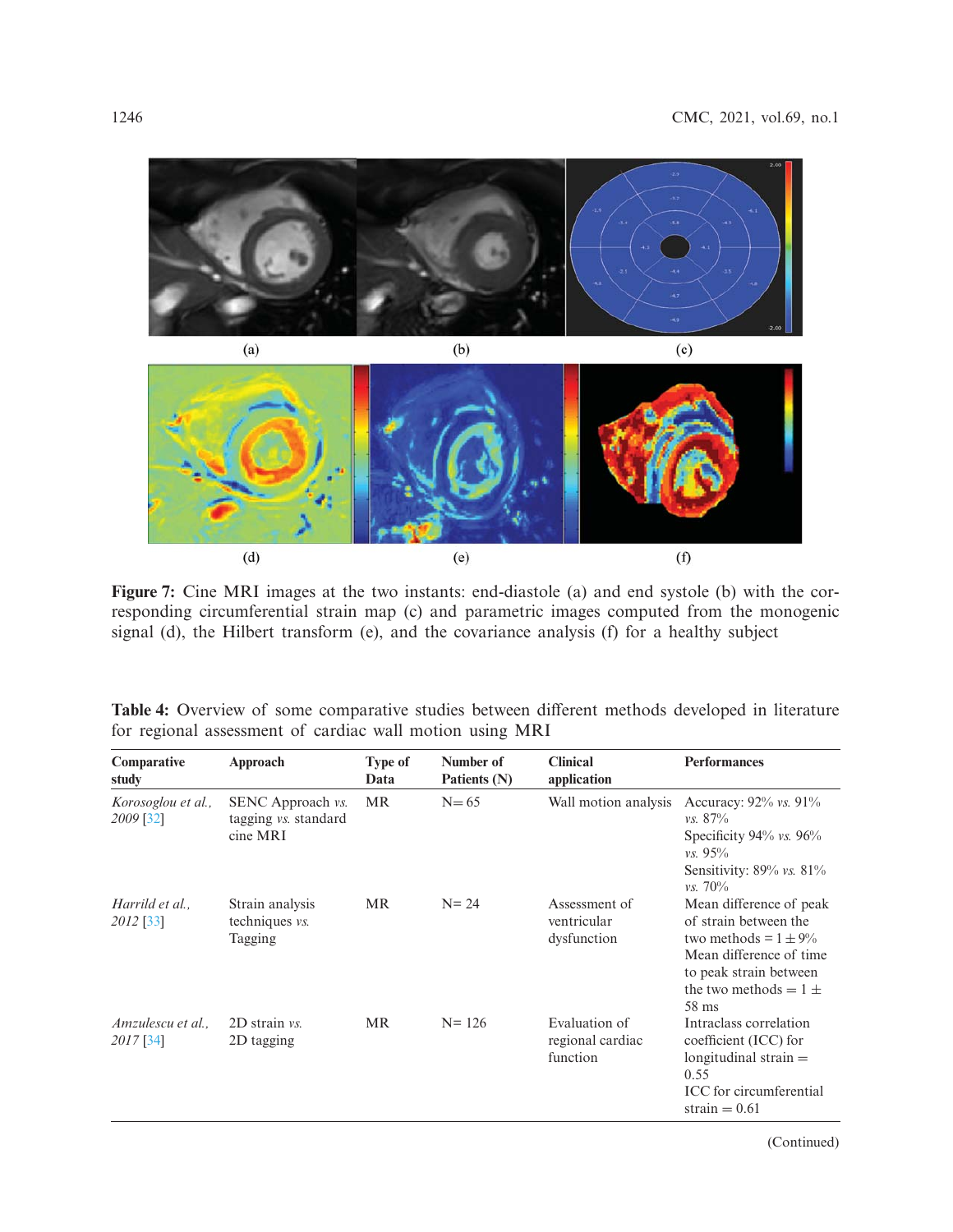| Comparative<br>study                                                 | Approach                                                                                                | Type of<br>Data | Number of<br>Patients (N) | <b>Clinical</b><br>application                                               | <b>Performances</b>                                                                                                                              |
|----------------------------------------------------------------------|---------------------------------------------------------------------------------------------------------|-----------------|---------------------------|------------------------------------------------------------------------------|--------------------------------------------------------------------------------------------------------------------------------------------------|
| Strain analysis vs.<br>Everaas et al<br>wall thickening<br>2018 [35] |                                                                                                         | <b>MR</b>       | $N=71$                    | <b>Discrimination</b><br>between different<br>degree of myocardial<br>injury | Accuracy: 78% vs. 76%<br>Specificity: 76% vs. 79%<br>Sensitivity: $81\%$ vs. 72%                                                                 |
| Cao et al., 2018<br>$[36]$                                           | Feature Tracking<br>(FT) techniques vs.<br>Tagging                                                      | <b>MR</b>       | $N = 77$                  | Assessment of<br>myocardial function                                         | Intra-observer<br>agreement: 0.993 vs.<br>0.982<br>Interobserver agreement:<br>0.992 vs. 0.909                                                   |
| Giusca et al<br>2018 [37]                                            | Fast SENC derived<br>Myocardial strain vs.<br>standard cine MRI                                         | <b>MR</b>       | $N=18$                    | Assessment of<br>myocardial function                                         | ICC for LVEF $= 0.92$<br>ICC for longitudinal<br>strain $= 0.94$<br>ICC for circumferential<br>strain $= 0.95$                                   |
| Mahmoudi et al.,<br>2019 [38]                                        | Parametric image<br>based on Hilbert<br>transform vs. Parallel<br>watershed<br>segmentation<br>approach | <b>MR</b>       | $N=20$                    | Regional<br>quantification of LV<br>Function                                 | Pearson's correlation<br>coefficient $(r) = 0.983$                                                                                               |
| The present study,<br>2020                                           | Parametric image<br>based on Monogenic<br>signal vs. Hilbert<br>transform vs.<br>Covariance analysis    | <b>MR</b>       | $N=40$                    | Regional assessment<br>of cardiac wall<br>motion abnormalities               | Accuracy: $89.06\%$ vs.<br>$82.5\%$ vs. 67.81%<br>Specificity 86.51% vs.<br>80.16% vs. 84.92%<br>Sensitivity: 89.69% vs.<br>$83.07\%$ vs. 63.62% |

**Table 4:** Continued

# **4 Discussion**

The analysis of abnormal myocardial segments using CMRI is usually performed by visual interpretation of cine-MRI images and after the computation of some global parameters using manual delineation of the epicardial and endocardial contours [\[39](#page-18-9)]. An analysis of the late gadolinium enhancement sequence is often requested in a cardiac examination for the detection of the location of cardiac diseases, which manifests by a hyperintense signal that appears in the necrotic zones. Nevertheless, the interpretation of this one is not able to distinguish between the segments with contractile dysfunction and the infarcted areas [\[40](#page-18-10)[,41](#page-18-11)]. In this context, the parametric image shows good performances in the evaluation of contractile alterations associated with various cardiovascular diseases. The parametric image generates a mapping by computing a quantitative physical parameter that reflects the level of contractility. The main advantage of this technique is its ability to give more details on the degree of ventricular contraction without the need for more sophisticated methods of detecting myocardial contours [\[42](#page-18-12)[–48\]](#page-19-0). Recently, different approaches for generating a parametric amplitude have been proposed [\[26\]](#page-17-13). These methods use the concept of complex representation, which makes it possible to extract the amplitude feature at any time directly from a complex signal. In this study, we established a comparison between the performances of three parametric imaging techniques developed in cardiac MRI for the regional quantification of cardiac dysfunction.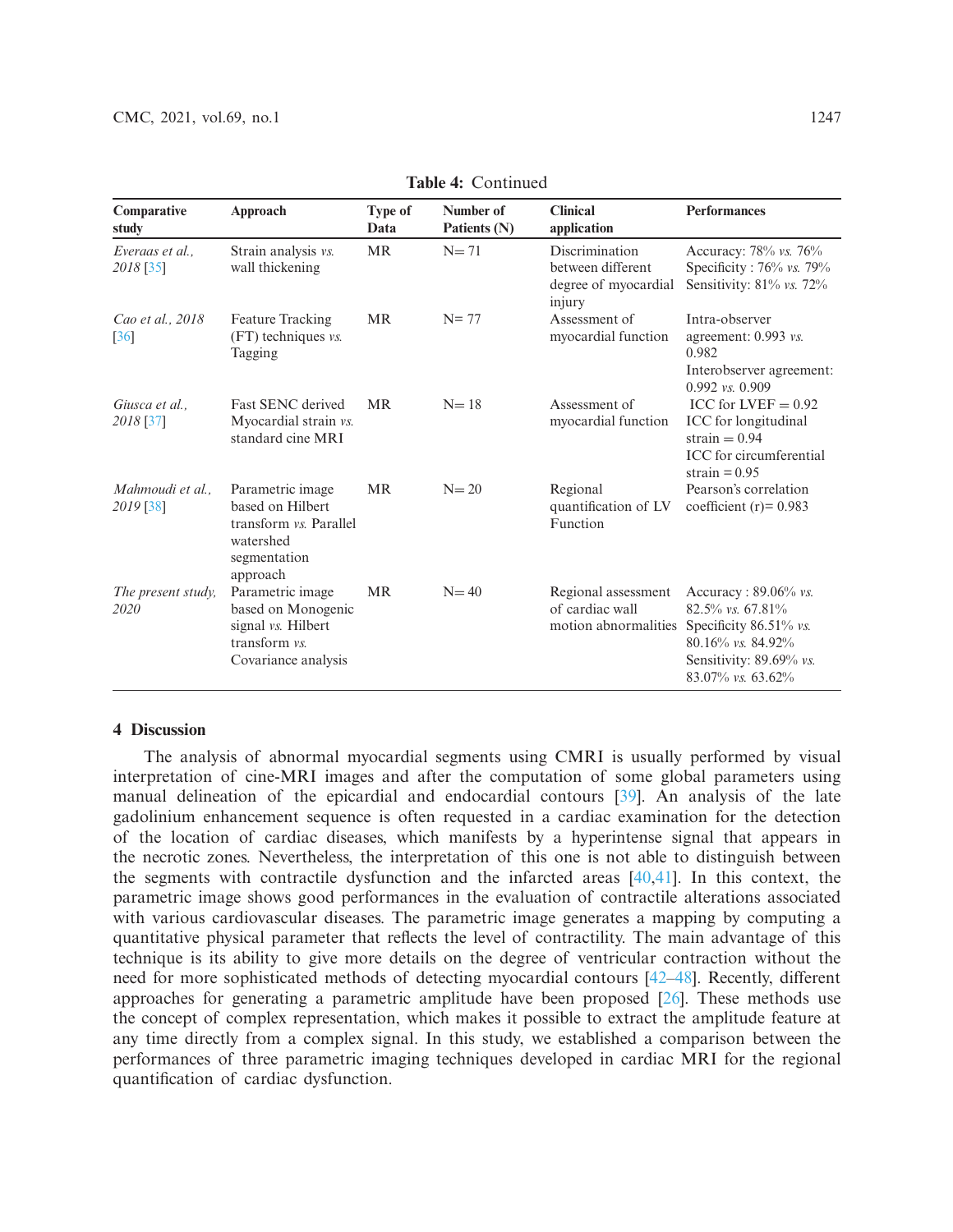The outcomes of this study show the approach based on Hilbert transform is superior in terms of sensitivity and accuracy to the covariance analysis method. This result prove the ability of parametric image based on Hilbert transform to correctly identify segments with myocardial dysfunction. Additionally, The Hilbert transform is suitable for both stationary and nonstationary signals but it still suffers from a relatively long acquisition time (23 s/image) that may limit its transfer and accreditation for use in clinical practice. Our findings also demonstrate that the use of monogenic signal show an improvement in the accuracy, specificity and sensitivity of the parametric image interpretation. Thus could be lies to the fact that this approach extracts contraction **'**amplitude feature directly from the images without the need to proceed to signal extraction step (see [Fig. 3\)](#page-8-0). In the covariance analysis and Hilbert transform methods, features were extracted from a signal and then were used to generate a parametric mapping, resulting in lower detection performances in comparison with the monogenic signal [\[28\]](#page-17-15). Furthermore, this later offers an optimization in the acquisition time of the images (6 s/image). The statistical analysis shows a strong correlation between the averages of contraction values obtained between the three approaches. However, the highest correlation was found between contractions values derived from the monogenic and the Hilbert transform approaches while a little variation was observed between contraction measurements derived from the monogenic and the covariance analysis. The results confirm that the use of the monogenic signal allows a better identification of abnormal myocardial segments, mainly hypokinesia, which is the most common contraction abnormality for cardiovascular diseases. This study highlight the potential usefulness of parametric amplitude images in the quantification of wall motion alterations and their reliability as a diagnostic aid tool in clinical routine. Nevertheless, it is important to note that the presence of papillary muscles and trabecula on the endocardial surface can cause problems for parametric imaging interpretation derived from cine image series. To overcome this limitation, a preprocessing step are needed to filter the original MRI images. Moreover, as regards the computational aspects of the amplitude image itself, the main limitation is related to the sensitivity to the variation of content between end-diastole and end-systole frames.

In this study, the following limitations should be considered:

- The evaluation of three approaches is based the interpretation made by expert radiologists and strain analysis. However, the dependence on the observer skills leads to interobserver variability.
- Our comparative study are based on a binary score of normal and abnormal. The classification of myocardial alterations into different categories (moderate hypokinesia, severe hypokinesia, akinesia and dyskinesia) was not performed.
- To establish a comparison between three methods, the short-axis view was only used. Other studies including cine-MRI images in two and four-chamber views should be performed.
- The described approaches may be adequate for the identification of abnormal segments for patients with myocardial infarction. However, they could be not reproducible for other cardiovascular diseases such as myocarditis. For this reason, other comparative analysis should be conducted and validated on a larger population of clinical cases using more cardiovascular diseases.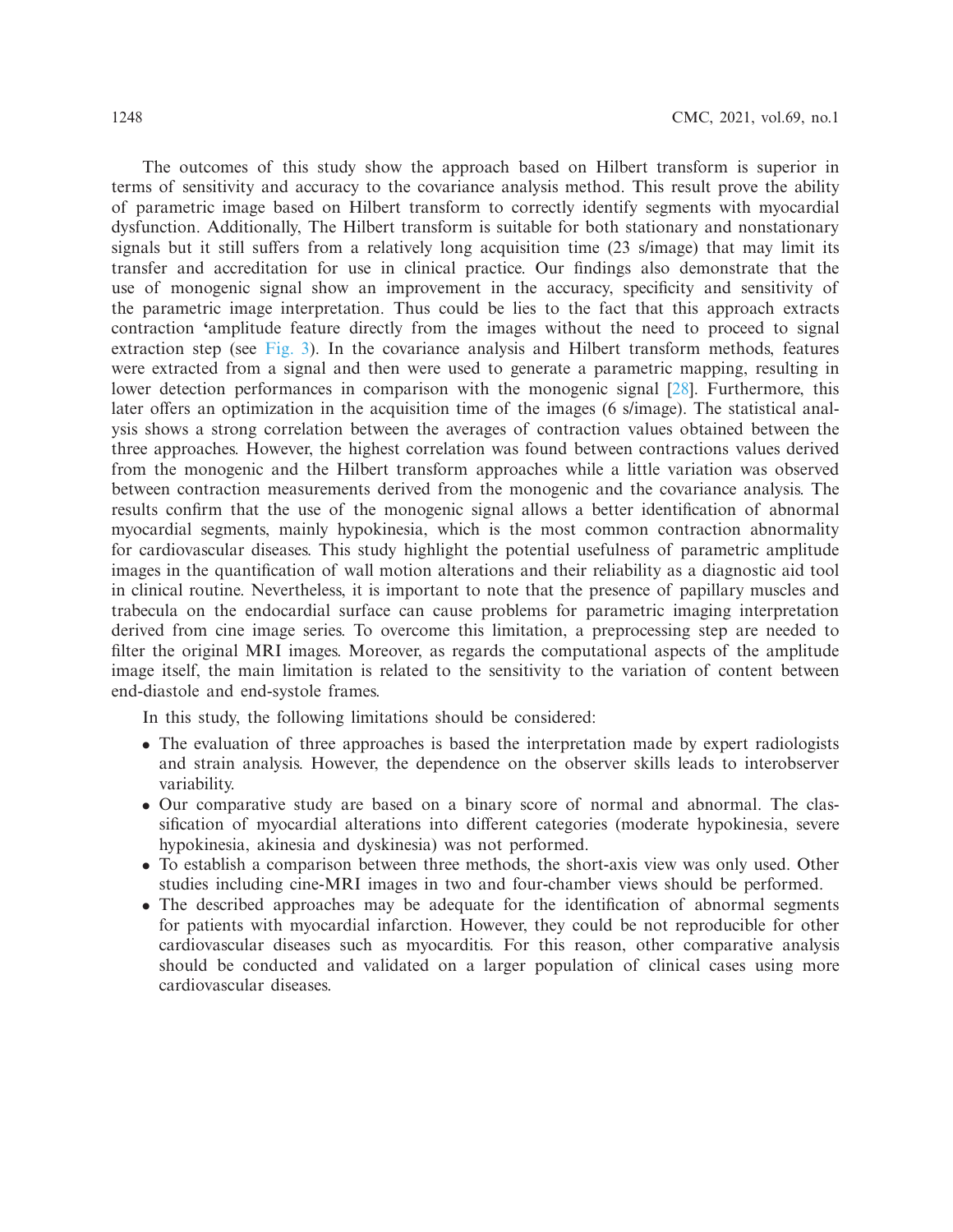## **5 Conclusion**

In the present study, a comparative study was established between three methods for computing a parametric image using different approaches. The evaluation was based on multiple performance metrics such as accuracy, sensitivity, specificity and execution time. The comparison results shows that the detection performance of contractile alterations using the monogenic signal is superior to those obtained with Hilbert transform and covariance analysis. Additionally, the approach of the monogenic signal offers a rapid acquisition of parametric images and a correct identification of abnormal segments. Hence, this method is likely to give more details about LV dysfunction and it may be used in clinical practice as a tool for the analysis of myocardial dysfunction. A possible way for future research is to evaluate the diagnostic performance of this approach based on the monogenic signal in the study of myocardial viability.

**Acknowledgement:** The authors would like to acknowledge University of Tunis el Manar and University of Deusto for providing all facilities and support for this study.

**Funding Statement:** This research received funding from Basque Country Government.

**Conflicts of Interest:** The authors declare that they have no conflicts of interest to report regarding the present study.

#### **References**

- <span id="page-16-0"></span>[1] E. J. Benjamin, M. J. Blaha, S. E. Chiuve, M. Cushman, S. R. Das *et al.*, "Heart disease and stroke statistics—2017 update: A report from the American heart association," *Circulation*, vol. 135, pp. e146– e603, 2017.
- <span id="page-16-1"></span>[2] D. J. Pennell, **"**Cardiovascular magnetic resonance," *Circulation*, vol. 121, pp. 692–705, 2010.
- <span id="page-16-2"></span>[3] S. Pujadas, G. P. Reddy, O. Weber, J. J. Lee and C. B. Higgins, **"**MR imaging assessment of cardiac function," *Journal of Magnetic Resonance Imaging*, vol. 19, pp. 789–799, 2004.
- <span id="page-16-3"></span>[4] M. Elhoseny, M. A. Mohammed, S. A. Mostafa, K. H. Abdulkareem, M. S. Maashi *et al.*, "A new multi-agent feature wrapper machine learning approach for heart disease diagnosis," *Computers, Materials & Continua*, vol. 67, no. 1, pp. 51–71, 2021.
- <span id="page-16-4"></span>[5] P. J. Ahrens, F. H. Sheehan, J. V. Dahl and R. Uebis, **"**Extension of hypokinesia into angiographically perfused myocardium in patients with acute infarction," *Journal American College Cardiology*, vol. 22, no. 4, pp. 1010–1015, 1993.
- <span id="page-16-5"></span>[6] E. Santas, E. Núñez and J. Núñez, "Role of functional mitral regurgitation in heart failure with preserved ejection fraction: An unrecognized protagonist?," *European Journal of Heart Failure*, vol. 19, pp. 290, 2016.
- <span id="page-16-6"></span>[7] K. T. Dietenbec, M. Alessandrini and D. Barbosa, "Detection of the whole myocardium in 2D echocardiography for multiple orientations using a geometrically contrained level-set," *Medical Image Analysis*, vol. 16, pp. 386–401, 2012.
- [8] S. Bricq, J. Frandon and M. Bernard, "Semiautomatic detection of myocardial contours in order to investigate normal values of left ventricular trabeculated mass using MRI," *Journal of Magnetic Resonance Imaging*, vol. 42, pp. 1398–1406, 2016.
- <span id="page-16-7"></span>[9] N. Arunkumar, M. A. Mohammed, S. A. Mostafa, D. A. Ibrahim, J. J. Rodrigues *et al.*, "Fully automatic model-based segmentation and classification approach for MRI brain tumor using artificial neural networks," *Concurrency and Computation: Practice and Experience*, vol. 32, no. 1, pp. e4962, 2020.
- <span id="page-16-8"></span>[10] M. Xavier, A. Lalande, P. M. Walker, F. Brunotte and L. Legrand, "An adapted optical flow algorithm for robust quantification of cardiac wall motion from standard cine-mr examinations," *IEEE Transactions on Information Technology in Biomedicine*, vol. 16, pp. 859–868, 2012.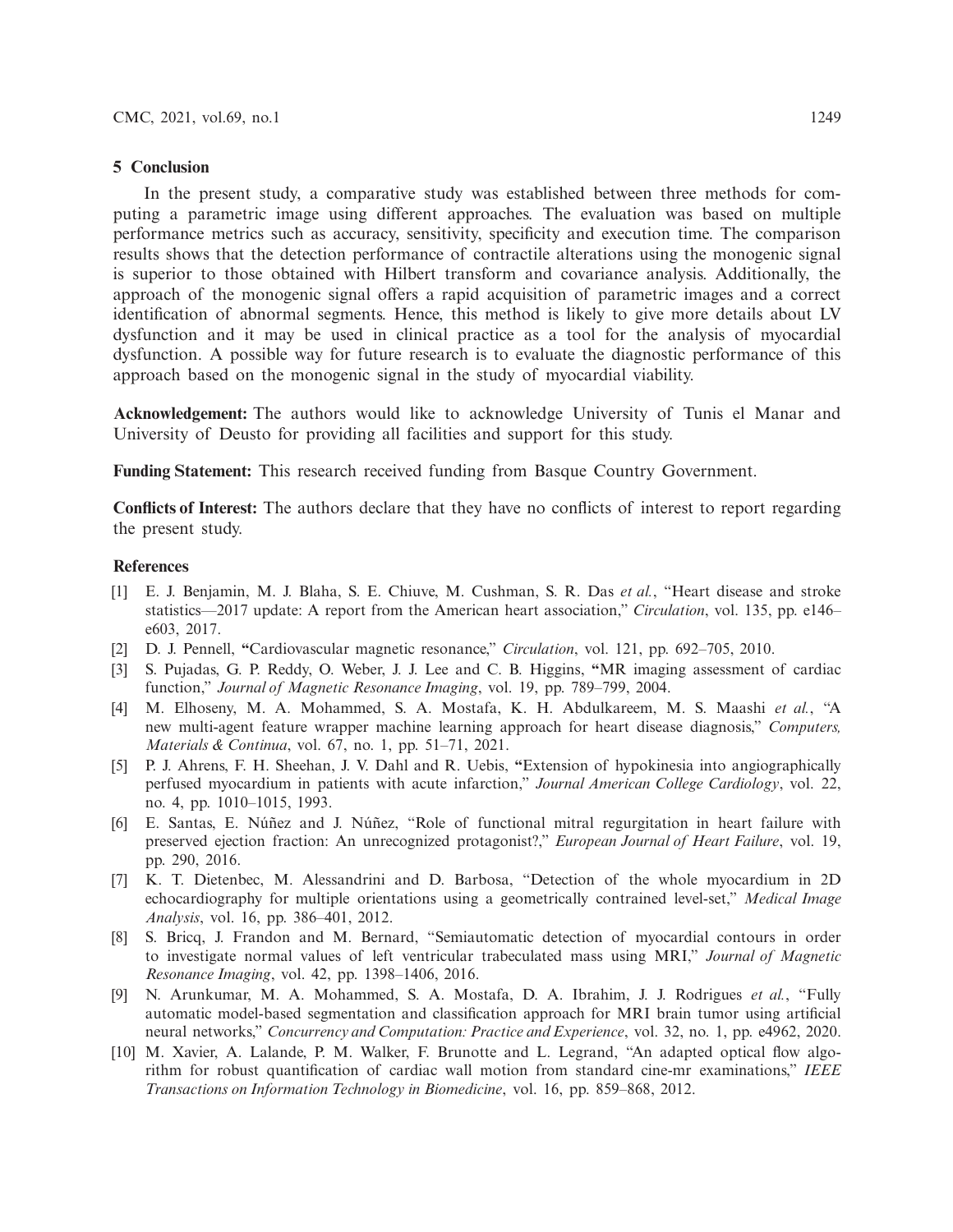- [11] M. Alessandrini, H. Liebgott and O. Bernard, "Monogenic phase-based optical flow computation for myocardial motion analysis in 3D echocardiography," in *STACOM Workshop of the 15th Int. Conf. on Medical Image Computing and Computer-Assisted Intervention*, Nice, France, pp. 159–168, 2012.
- [12] M. S. Amzulescu, M. De Craene, H. Langet and A. Pasquet, "Myocardial strain imaging: Review of general principles, validation, and sources of discrepancies," *European Heart Journal—Cardiovascular Imaging*, vol. 20, pp. 605–619, 2019.
- <span id="page-17-0"></span>[13] H. Everaars, L. F. Robbers, M. Götte, P. Croisille, A. Hirsch *et al.*, "Strain analysis is superior to wall thickening in discriminating between infarcted myocardium with and without microvascular obstruction," *European Radiology*, vol. 28, pp. 5171–5181, 2018.
- <span id="page-17-1"></span>[14] V. L. Ramaiah, B. Harish, H. V. Sunil, J. Selvakumar, K. Ravi *et al.*, "Fourier phase analysis on equilibrium gated radionuclide ventriculography: Range of phase spread and cut-off limits in normal individuals," *Indian Journal of Nuclear Medicine*, vol. 26, pp. 131–134, 2011.
- <span id="page-17-2"></span>[15] N. A. Lassen, H. Lida and I. Kanno, "Parametric imaging in nuclear medicine," *Annals of Nuclear Medicine*, vol. 9, pp. 167–170, 1995.
- <span id="page-17-3"></span>[16] C. L. Hansen, "Limitations of parametric modeling of the left ventricle using first harmonic analysis: Possible role for Gaussian modeling," *Journal of Nuclear Cardiology*, vol. 21, pp. 723–729, 2014.
- <span id="page-17-4"></span>[17] C. Ruiz Dominguez, N. Kachenoura, A. De Cesare, A. Delouche, P. Lim *et al.*, "Assessment of left ventricular contraction by parametric analysis of main motion (pamm): Theory and application for echocardiography," *Physics in Medicine and Biology*, vol. 50, pp. 3277–3296, 2005.
- <span id="page-17-5"></span>[18] N. Kachenoura, A. Delouche, C. Ruiz Dominguez, O. Nardi, F. Frouin *et al.*, "An automated fourpoint scale scoring of segmental wall motion in echocardiography using quantified parametric images," *Physics in Medicine and Biology*, vol. 55, pp. 5753–5766, 2010.
- <span id="page-17-6"></span>[19] A. Dimitrakopoulou-Strauss, L. Pan and C. Sachpekidis, "Kinetic modeling and parametric imaging with dynamic PET for oncological applications: General considerations, current clinical applications, and future perspectives", vol. 78, no. 1, pp. 21–39, 2021.
- <span id="page-17-7"></span>[20] A. O. Boudraa, F. Behloul and M. Janier, "Temporal covariance analysis of first-pass contrast enhanced myocardial magnetic resonance images," *Computers in Biology and Medicine*, vol. 3, pp. 133– 142, 2001.
- <span id="page-17-8"></span>[21] K. Hamrouni and N. Khlifa, "Two methods for analysis of dynamic scintigraphic images of the heart," *Int Arab J Inf Techn*, vol. 3, pp. 119–125, 2006.
- <span id="page-17-9"></span>[22] D. Gabor, "Theory of communication. *J Inst Electr Eng*, vol. 93, pp. 429–457, 1946.
- <span id="page-17-10"></span>[23] A. Mutlag, M. Ghani, M. Mohammed, M. Maashi, S. Mostafa *et al.*, "MAFC: Multi-agent fog computing model for healthcare critical tasks management," *Sensors*, vol. 20, no. 7, pp. 1853, 2020.
- <span id="page-17-11"></span>[24] M. Mohammed, K. Abdulkareemet, A. Al-Waisy, S. Mostafa, S. Al-Fahdawi *et al.*, "Benchmarking methodology for selection of optimal covid-19 diagnostic model based on entropy and topsis methods," *IEEE Access*, vol. 8, pp. 99115–99131, 2020.
- <span id="page-17-12"></span>[25] E. Bedrosian, "The analytic signal representation of modulated waveforms," in *Proc. of the IRE*, New York, USA, pp. 2071–2076, 1962.
- <span id="page-17-13"></span>[26] N. Benameur, E. G. Caiani, Y. Arous, N. B. Abdallah and T. Kraiem, "Interpretation of cardiac wall motion from cine-mri combined with parametric imaging based on the hilbert transform," *Magnetic Resonance Materials in Physics Biology and Medicine*, vol. 30, pp. 347–357, 2017.
- <span id="page-17-14"></span>[27] M. Alessandrini, A. Basarab, H. Liebgott, and O. Bernard, "Myocardial motion estimation from medical images using the monogenic signal," *IEEE Transaction on Image Processing*, vol. 22, pp. 1084–1095, 2013.
- <span id="page-17-15"></span>[28] N.Benameur, E. G. Caiani, Y. Arous, N. B. Abdallah and T. Kraiem, "Left ventricular MRI wall motion assessment by monogenic signal amplitude image computation," *Magnetic Resonance Imaging*, vol. 54, pp. 109–118, 2018.
- <span id="page-17-16"></span>[29] M. Felsberg and G. Sommer, "The monogenic scale-space: A unifying approach to phase-based image processing in scale-space," *J Math Imaging Vis*, vol. 21, pp. 5–26, 2004.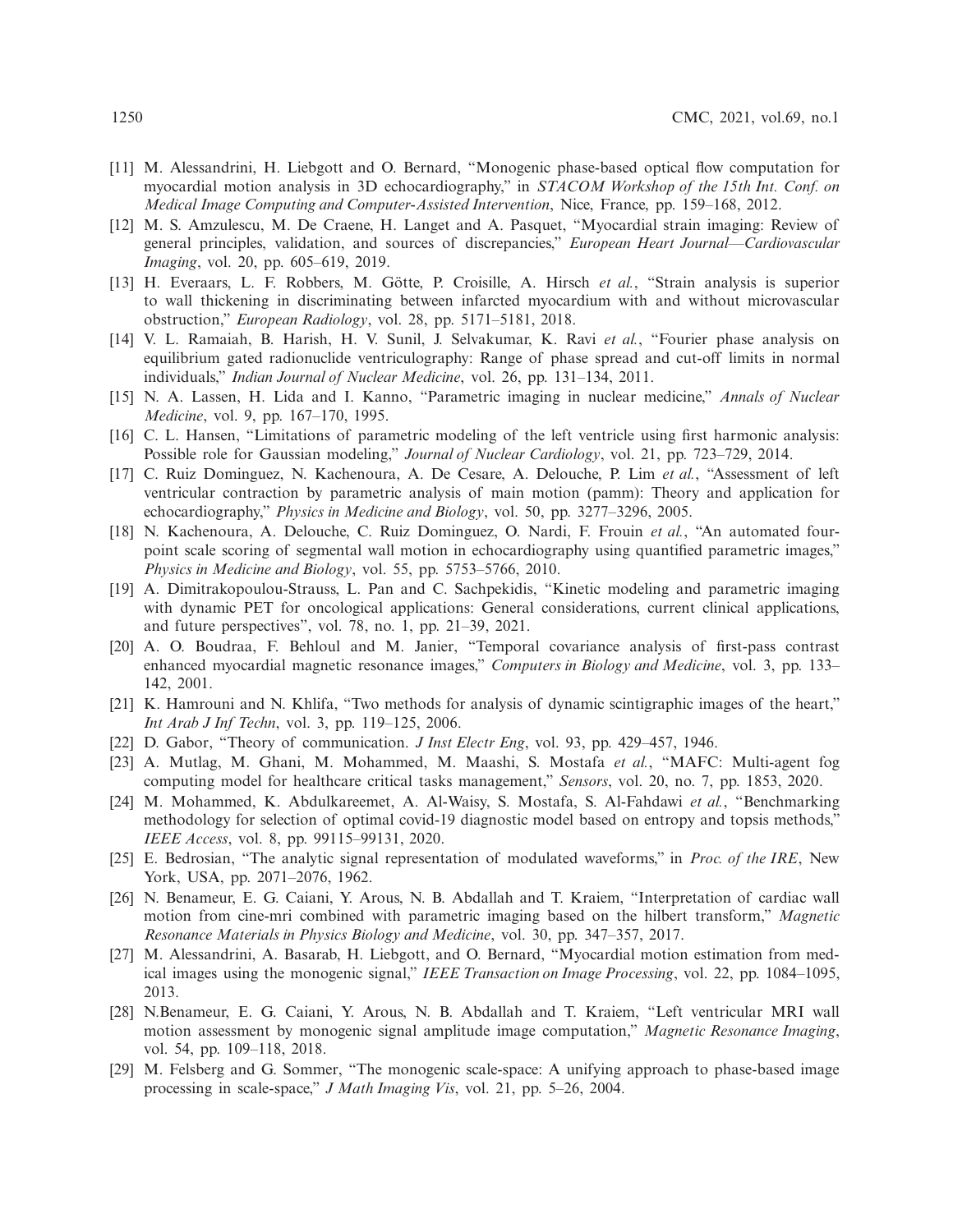- <span id="page-18-0"></span>[30] D. Boukerroui, J. A. Noble and M. Brody, "On the choice of band-pass quadrature filters," *Journal of Mathematical Imaging and Vision*, vol. 21, pp. 53–80, 2004.
- <span id="page-18-1"></span>[31] M. D. Cerqueira, N. J. Weissman and V. Dilsizian, "Standardized myocardial segmentation and nomenclature for tomographic imaging of the heart: A statement for healthcare professionals for the cardiac imaging committee of the council on clinical cardiology of the American heart association," *Circulation*, vol. 105, pp. 539–542, 2002.
- <span id="page-18-2"></span>[32] G. Korosoglou, S. Futterer, P. M. Humpert, N. Riedle, D. Lossnitzer *et al.*, "Strain-encoded cardiac MR during high-dose dobutamine stress testing: Comparison to cine imaging and to myocardial tagging," *Journal of Magnetic Resonance Imaging*, vol. 29, no. 5, pp. 1053–1061, 2009.
- <span id="page-18-3"></span>[33] D. M. Harrild, Y. Han, T. Geva, J. Zhou, E. Marcus *et al.*, "Comparison of cardiac mri tissue tracking and myocardial tagging for. assessment of regional ventricular strain," *International Journal of Cardiovascular Imaging*, vol. 28, no. 8, pp. 2009–2018, 2012.
- <span id="page-18-4"></span>[34] M. S. Amzulescu, H. Langet and E. Saloux, "Head-to-head comparison of global and regional two-dimensional speckle tracking strain versus cardiac magnetic resonance tagging in a multicenter validation study," *Circulation Cardiovascular Imaging*, vol. 10, no. 11, pp. e006530, 2017.
- <span id="page-18-5"></span>[35] H. Everaars, L. F. H. J. Robbers, M. Götte, P. Croisille, A. Hirsch *et al.*, "Strain analysis is superior to wall thickening in discriminating between infarcted myocardium with and without microvascular obstruction," *Clinical Trial*, vol. 25, no. 5, pp. 5171–5181, 2018.
- <span id="page-18-6"></span>[36] J. J. Cao, N. Ngai, L. Duncanson, J. Cheng, K. Gliganic *et al.*, "A comparison of both DENSE and feature tracking techniques with tagging for the cardiovascular magnetic resonance assessment of myocardial strain," *Journal of Cardiovascular Magnetic Resonance*, vol. 28, no. 12, pp. 5171–5181, 2018.
- <span id="page-18-7"></span>[37] S. Giusca, G. Korosoglou, V. Zieschang, L. Stoiber, B. Schnackenburg *et al.*, "Reproducibility study on myocardial strain assessment using fast-sENC cardiac magnetic resonance imaging," *Scientific Reports*, vol. 8, no. 1, pp. 14100, 2018.
- <span id="page-18-8"></span>[38] R. Mahmoudi, N. Ben ameur, A. Ammari, M. Akil, R. Saouli *et al.*, "Left ventricular segmentation based on a parallel watershed transformation towards an accurate heart function evaluation," *IET Image Processing*, vol. 14, no. 3, pp. 506–517, 2020.
- <span id="page-18-9"></span>[39] A. B. Redheuil, N. Kachenoura and R. Laporte, "Interobserver variability in assessing segmental function can be reduced by combining visual analysis of cmr cine sequences with corresponding parametric images of myocardial contraction," *Journal of Cardiovascular Magnetic Resonance*, vol. 9, pp. 863–872, 2007.
- <span id="page-18-10"></span>[40] E. G. Caiani, E. Toledo and P. MacEneaney, "The role of still frame parametric imaging in magnetic resonance: Assessment of left ventricular wall motion by non cardiologists," *Journal of Cardiovascular Magnetic Resonance*, vol. 6, pp. 619–625, 2004.
- <span id="page-18-11"></span>[41] G. Heusch and R. Schulz, "Characterization of hibernating and stunned myocardium," *European Heart Journal*, vol. 18, pp. 102–110, 1997.
- <span id="page-18-12"></span>[42] N. Benameur, E. G. Caiani, Y. Arous, N. B. Abdallah and T. Kraiem, "Parametric imaging for the assessment of cardiac motion: A review," *Cardiovascular Engineering and Technology*, vol. 9, pp. 377–393, 2018.
- [43] H. J. Harms, M. C. Huisman, P. Knaapen, A. A. Lammertsma and M. Lubberink, "Parametric imaging of myocardial blood flow and viability using [15O] H2O and PET/CT," *Imaging in Medicine*, vol. 3, pp. 711–724, 2011.
- [44] M. A. Mohammed, K. H. Abdulkareem, S. A. Mostafa, M. K. A. Ghani, M. S. Maashi *et al.*, "Voice pathology detection and classification using convolutional neural network model," *Applied Sciences*, vol. 10, no. 11, pp. 3723, 2020.
- [45] M. K. Abd Ghani, M. A. Mohammed, N. Arunkumar, S. A. Mostafa, D. A. Ibrahim *et al.*, "Decisionlevel fusion scheme for nasopharyngeal carcinoma identification using machine learning technique," *Neural Computing and Applications*, vol. 32, no. 3, pp. 625–638, 2020.
- [46] M. A. Mohammed, K. H. Abdulkareem, B. Garcia-Zapirain, S. A. Mostafa, M. S. Maashi *et al.*, "A comprehensive investigation of machine learning feature extraction and classification methods for